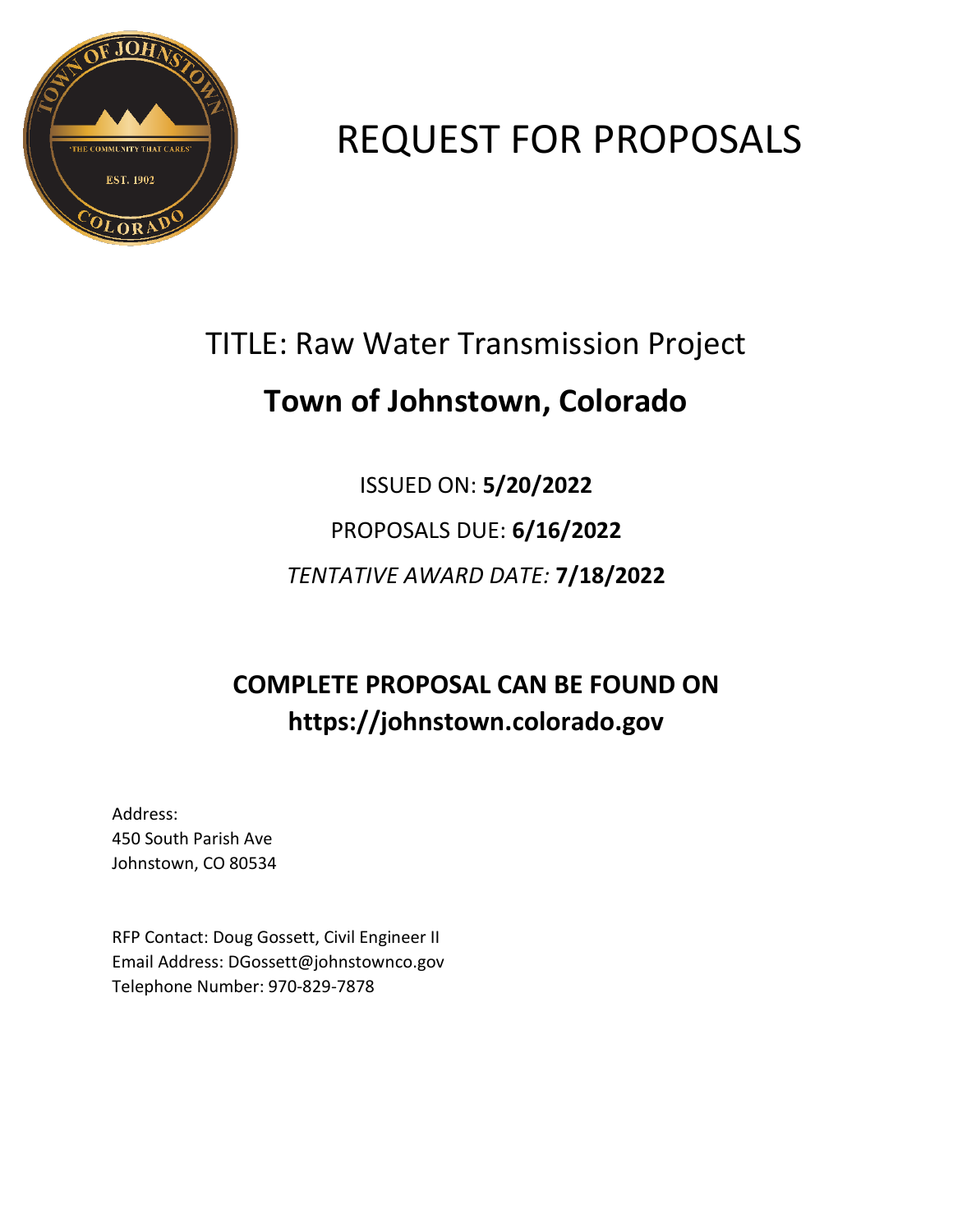#### **RFP - SOLICITATION Raw Water Transmission Project**

The Town of Johnstown, Colorado is requesting proposals from consulting firms with demonstrated experience in raw water and distribution projects involving modeling, capacity analysis, and land acquisition. This RFP is for the design, land acquisition, bidding and construction phase engineering and observation services for an approximately 11 mile 24"- 48" diameter Raw Water Transmission Main to expand the Town's current raw water supply to the Water Treatment Plant. All proposals in response to this RFP will be due no later than June 16, 2022 at 3:00 pm. Services to be provided are detailed in the Scope of Services and include:

- **1. Task 1 – Conceptual Planning Phase**
- **2. Task 2 – Design Phase**
- **3. Task 3 – Bidding Phase**
- **4. Task 4 – Construction Phase Engineering and Observation**

This Request for Proposals ("RFP") outlines the existing program, provides a general description of services anticipated, specifies submittal requirements, identifies selection criteria, and explains the selection process. A response to this RFP (a "Proposal") should serve as a complete and detailed approach to providing the required services (the "Services"). The RFP and resulting agreement are intended to be comprehensive (i.e., separate proposals for any single portion of the Services will not be considered).

The objective is for entities responding to this RFP ("Respondents") to submit sufficient information to allow the Town to select a consultant to enter into a contract with full service commencing July 31,2022. Proposals should serve as a complete and detailed approach to the management and delivery of the Services.

#### **Questions**

Questions regarding RFP requirements are due to Doug Gossett, Civil Engineer II, in writing at DGossett@johnstownco.gov by **3:00pm MT** on **6/8/2022**. Responses to questions, and any other addenda, will be posted on the Town's website and on the Rocky Mountain E-Purchasing System (RMEPS).

**Proposals must be received electronically in the Rocky Mountain E-Purchasing System no later than 6/16/2022 prior to 3:00pm MT.** Proposals will be time-stamped by the Rocky Mountain E-Purchasing System upon receipt. The Town will only accept proposals submitted in the Rocky Mountain E-Purchasing System and will not accept hardcopy proposals, or proposals submitted by any other means. If you have questions or need assistance, contact BidNet support at 800-835-4603. After uploading proposal documents, you must click the SUBMIT button. The Town will not accept uploads that are "saved" but not "submitted". To verify that your proposal was submitted successfully, you may contact BidNet Support or verify via the Bid Management tab in your account that the documents are not in "Draft" status.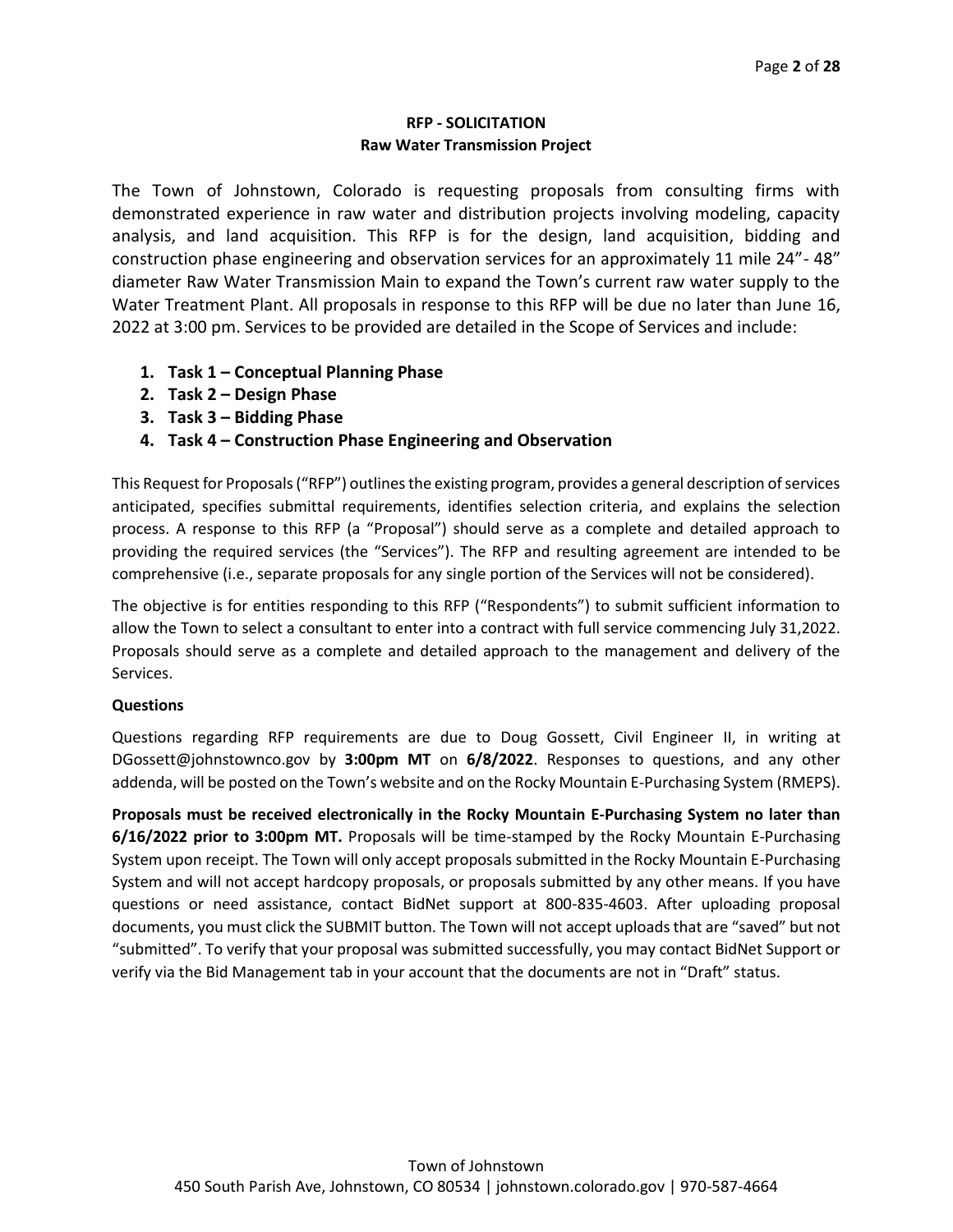#### **Schedule of Events (subject to change)**

All times are given in local Colorado time

The Town reserves the right to modify or waive any deadline under this schedule as needed. All dates after the RFP response deadline are estimates.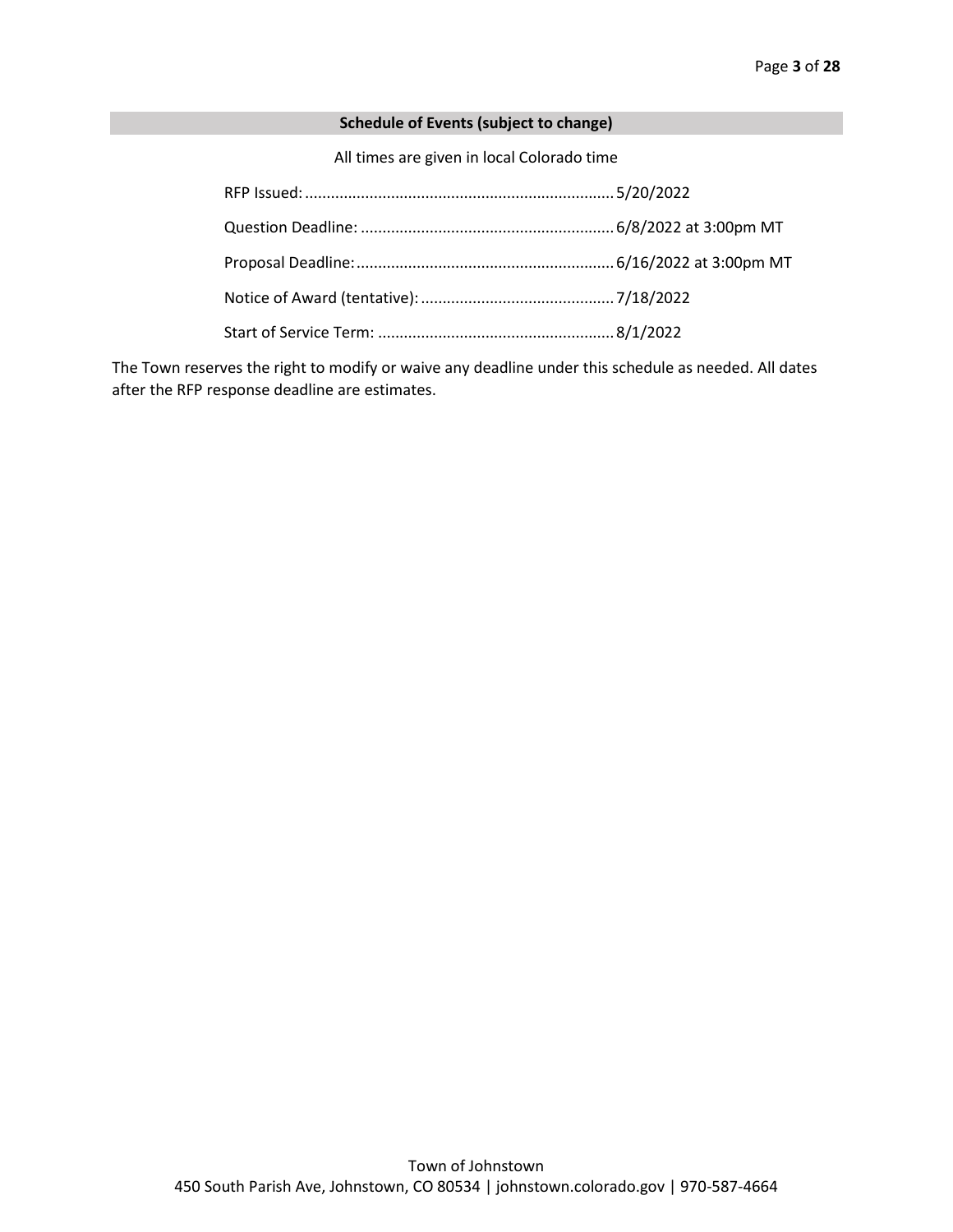| Section I.   |  |
|--------------|--|
| Section II.  |  |
| Section III. |  |
| Section IV.  |  |
|              |  |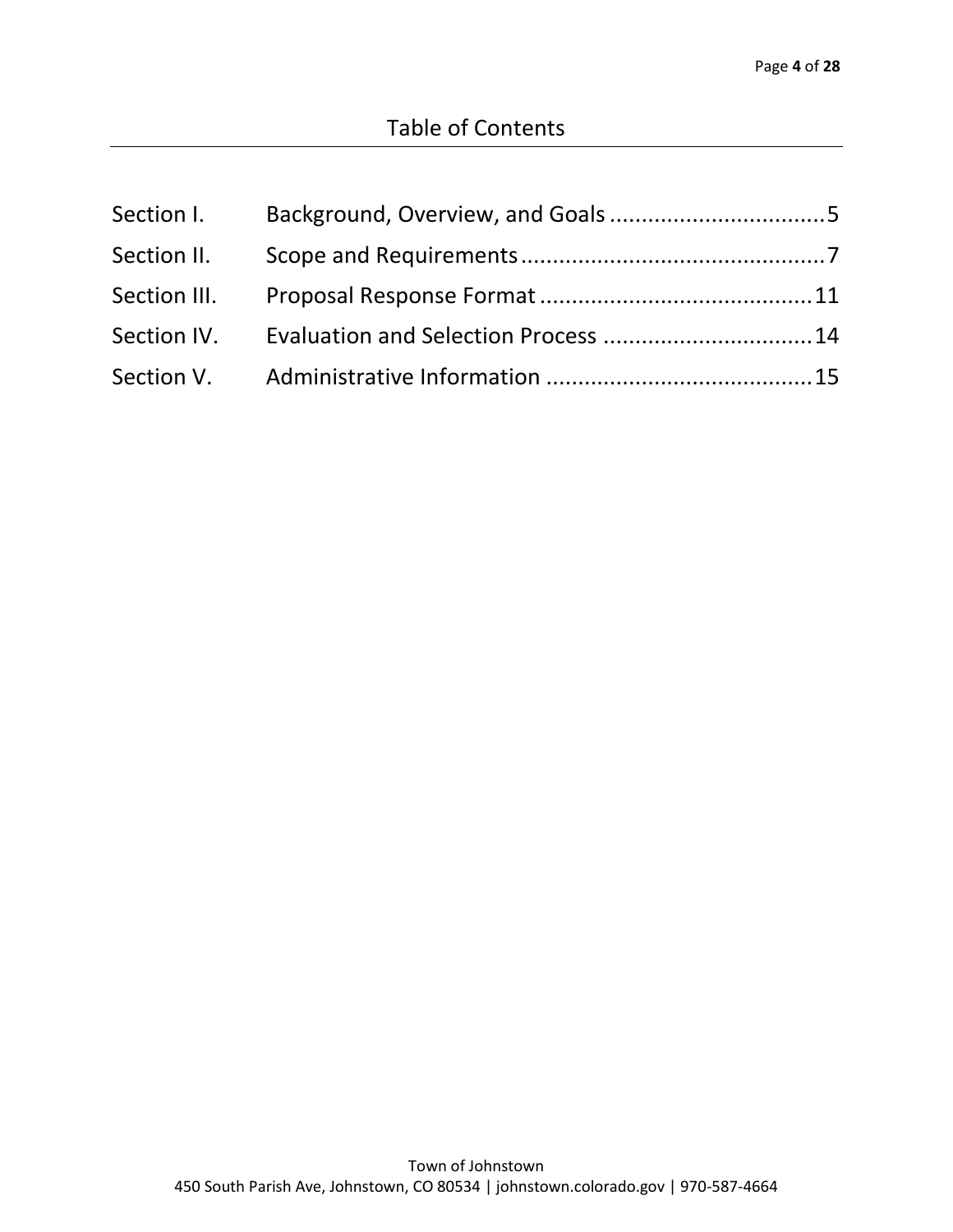# <span id="page-4-0"></span>**Section I. Background, Overview, and Goals**

#### **A. Background**

The Town of Johnstown, Colorado ("Town") is currently under a design contract with Burns & McDonnell to expand the existing 6.2 million gallons per day (MGD) capacity Water Treatment Plant (WTP) to 12.5 MGD while also planning for a final build out of 21 MGD. The existing WTP is a traditional filter plant with a dissolved air flotation (DAF) pretreatment process. The WTP is supplied raw water through the Home Supply Ditch from 2 locations; Johnstown Reservoir and Lone Tree Reservoir.

The two reservoir systems consist of two separate raw water systems. The raw water system at Johnstown Reservoir consists of a pump station and a ¾ mile 18" AC transmission main that is located in an easement through the Carlson Farms and Corbett Glen subdivisions. The raw water system from Lone Tree Reservoir consists of a pump station and an 11 mile 16" ductile iron transmission main located in a permanent easement that was installed from Lone Tree Reservoir to the Water Treatment Plant in the late 1990's. As part of the State Highway (SH)287 construction project the raw water transmission main was required to be lowered and encased with a 30" pipe. Conversations with the Contractor that constructed the SH287 lowering indicate there may be potential for the Town to collaborate with Berthoud to utilize a number of casing installation that were a minimum of 24" in size as part of the project.

The transmission lines and the pump stations limit the capacity of the Town's raw water supply systems which restricts the Town's water treatment capacity. The most important goal of this project is to construct a new pipeline and the associated systems to meet and deliver the future raw water needs of the community to the WTP. Figure 1 shows a general location of the existing raw water line from Lonetree Reservoir to the Towns Water Treatment Plant.



*Figure 1: Vicinity Map*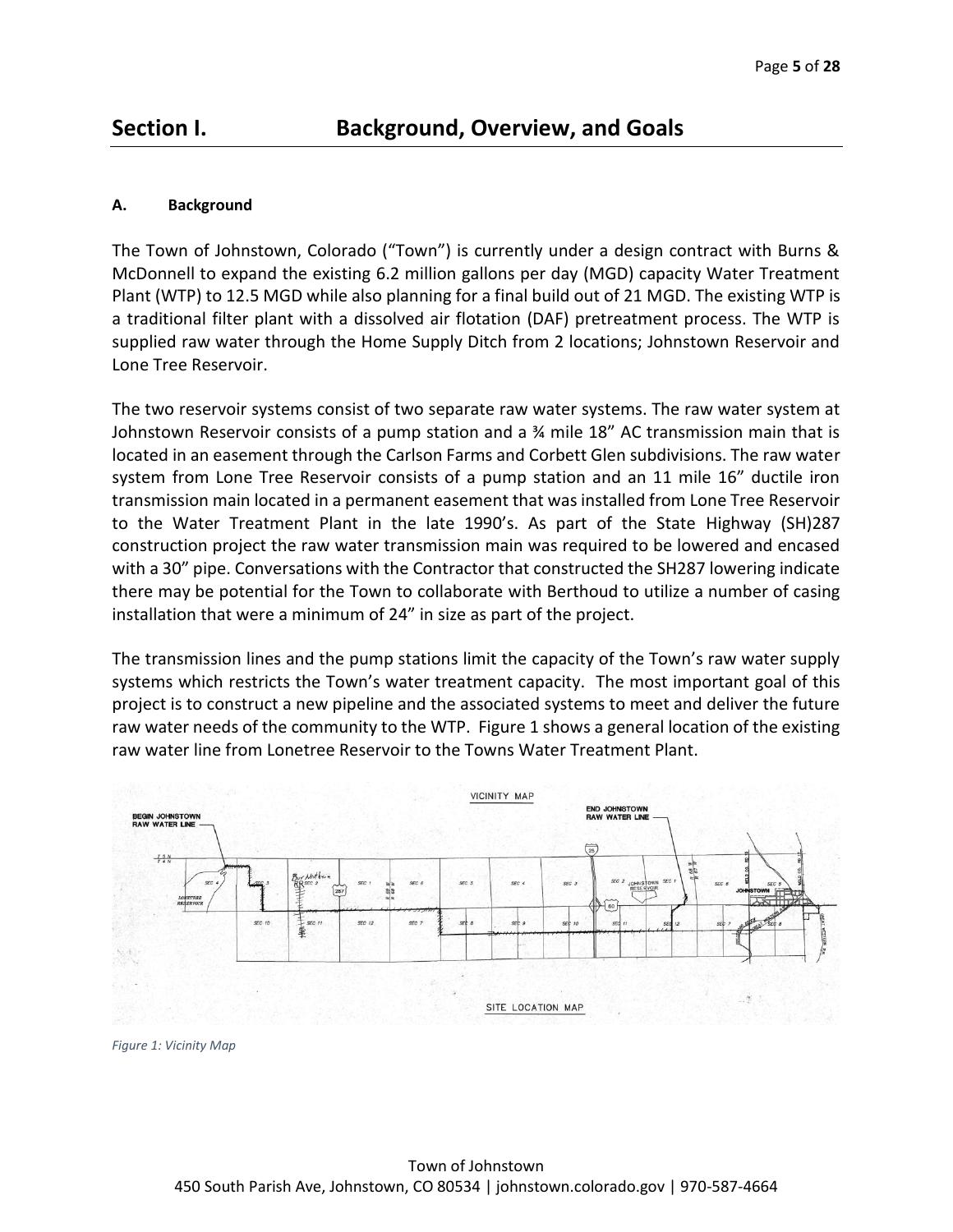The Town has recently upgraded the existing pump station at Lone Tree Reservoir and those plans will be provided to the awarded bidder. The Town anticipates that additional modifications will be required to upgrade the existing pumps to meet the needs of the Town as it continues to grow.

### **B. Overview**

The Town is requesting proposals from consulting firms with demonstrated experience in raw water and distribution projects involving modeling, capacity analysis, and land acquisition. This RFP is for the design, land acquisition, bidding and construction phase engineering and observation services for an approximately 11 mile 24"- 48" diameter Raw Water Transmission Main to expand the Town's current raw water supply to the Water Treatment Plant. All proposals in response to this RFP will be due no later than June 9, 2022 at 2:00 pm. Services to be provided are detailed in the Scope of Services and include:

- **1. Task 1 – Conceptual Planning Phase**
- **2. Task 2 – Design Phase**
- **3. Task 3 – Bidding Phase**
- **4. Task 4 – Construction Phase Engineering and Observation**

#### **C. Goals**

The Town's goal of this project is to increase the capacity of the Town's existing raw water supply from its various sources to the existing water treatment plant to meet the treated water demand.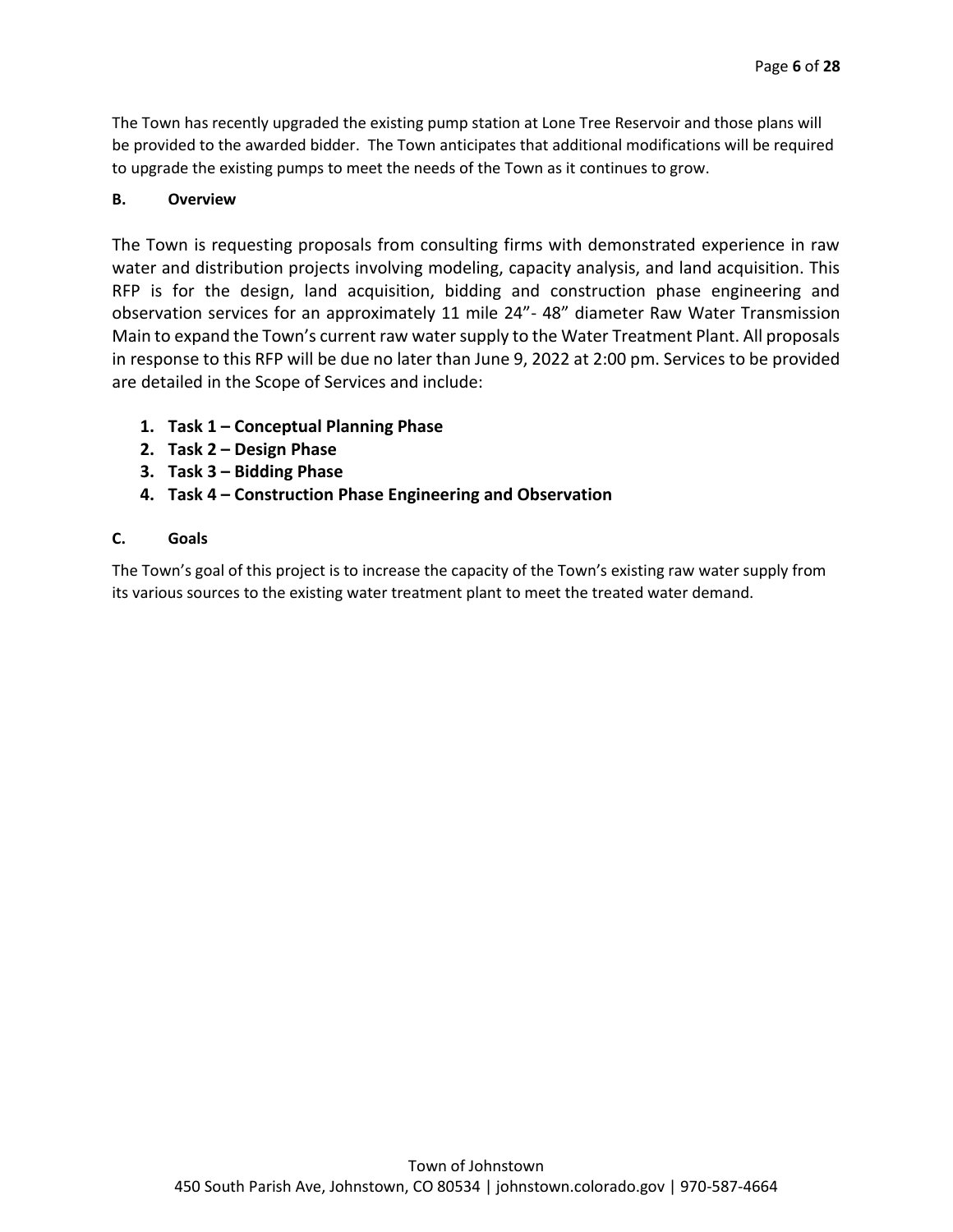# <span id="page-6-0"></span>**Section II. Scope and Requirements**

#### **A. Scope of Services**

#### **Task 1 – Conceptual Planning Phase**

- Survey and provide to the Town a digital file GIS and KMZ file and report of the Town's existing raw water pipeline from Lone Tree Reservoir to the current WTP. The report should include observations of any structures or impediments within the Town's permanent easement, including parcel number and County location (Larimer or Weld).
- Consultant shall conduct a condition and capacity assessment of the Town's current raw water system to determine the limitations and needs of the existing system. The following are the components that require evaluation:
	- Lone Tree Reservoir available capacity
	- Lone Tree Reservoir Intake and Pump Station
	- Lone Tree Reservoir Ditch Diversion
	- 16" Transmission Main from Lone Tree Reservoir to the WTP
	- Johnstown Reservoir Intake and Pump Station
	- Johnstown Reservoir available capacity
	- 18" Transmission Main from Johnstown Reservoir (Town Lake) to the WTP
	- Chapman Reservoir Bathymetric Survey
- Determine capacity and sizing needs for a new raw water line to supply the new water treatment plant with water for full build out of the new water treatment plant of 21 MGD
- Provide conceptual layout options for the location of the raw water transmission line evaluating the best alignment focusing on minimizing installation, ditch and infrastructure crossings, and land acquisition costs evaluating the following options:
	- A. Second raw water transmission main from Lone Tree Reservoir
	- B. Installation of a raw water transmission main from Chapman Reservoir
	- C. Combination of options A & B
	- D. Utilization of the existing raw water pipeline easement for a second pipeline
	- E. Other options not identified based on Town's raw water portfolio
- Evaluate best option to bring the raw water to the new Water Treatment plant based on condition and capacity assessment and collaboration with the Town's WTP design engineer.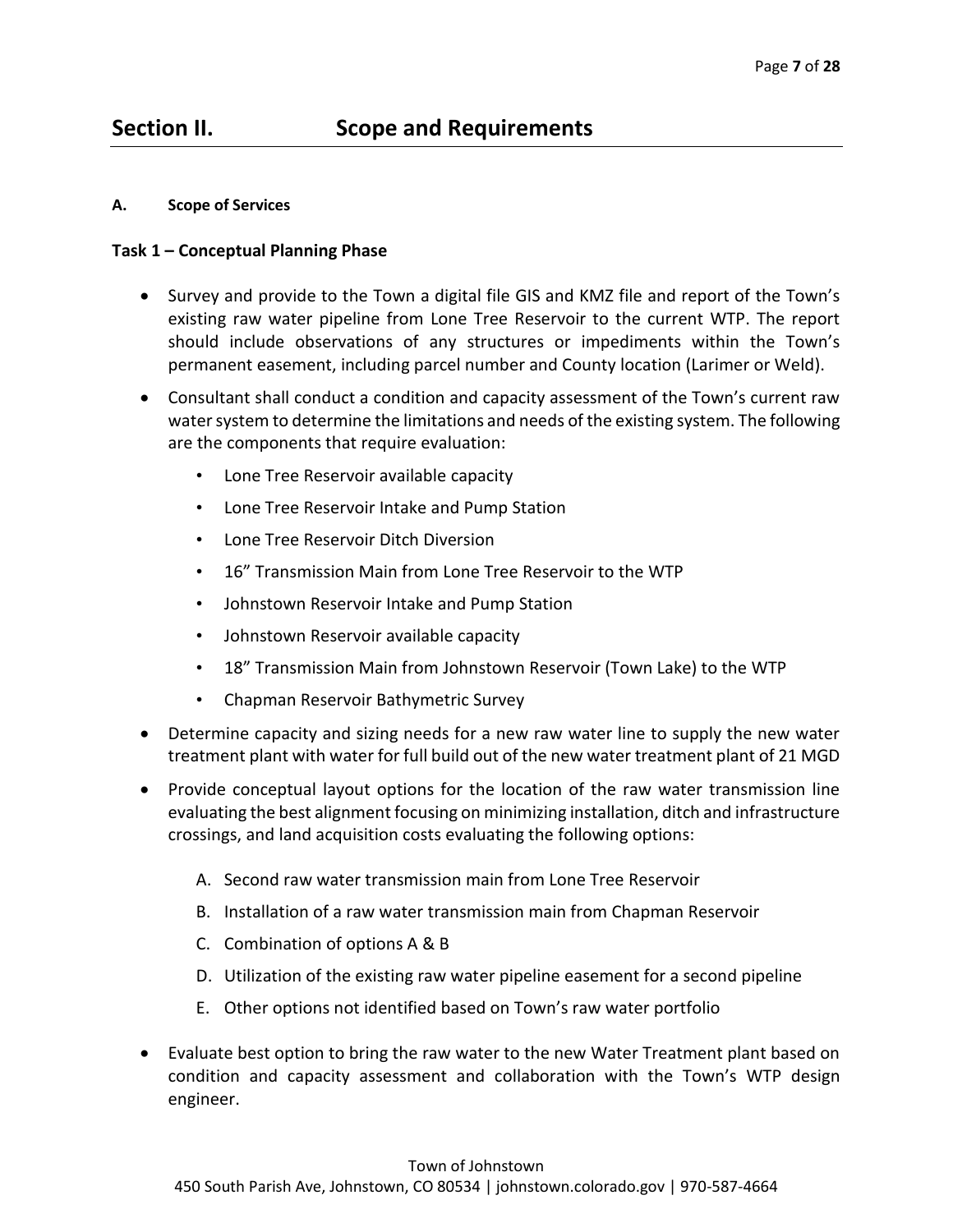- Task 1 Services shall be divided into the following general tasks. Please note additional tasks may be necessary to execute the project successfully and shall be clearly defined in scope section of submitted proposal:
- 1. Project Initiation
	- a. Coordinate meeting(s) to review recommendations/requirements of the project to arrive at a mutual understanding of the proposed project scope
	- b. Perform research and data collection as needed for conceptual layouts
	- c. Kick-off meeting
	- d. One (1) site meeting, prior to development of Conceptual Drawings
	- e. Coordination meetings with Water Resources and Water Treatment Plant design team
- 2. Conceptual Planning Phase
	- a. Prepare Conceptual Raw Water Transmission Layout Options including scope of design work required for each option.
	- b. Provide a high level of probable construction cost for each layout including an appropriate contingency.
	- c. One (1) review meeting with Town Staff after submittal of Conceptual Raw Water Transmission Layouts to receive comments and discuss design progress, schedule, and costs.

### **Task 2 – Design Phase**

- The Consultant shall provide design services for the selected raw water transmission alignment and configuration that includes any supplemental infrastructure to control and transmit the water including but not limited to pump stations, back-up generators, surge analysis and modifications to the existing system.
- The Consultant shall provide land acquisition information for the project including but not limited to ROE, survey work, title searches, legal descriptions and exhibits for the new pipeline alignment for required temporary and permanent easements and crossing agreements (CDOT, railroad, Ditch Companies, etc.)
- Providing engineering services to submit and obtain required project permits including but not limited to 1041 permits, 404 permits, Larimer and Weld County Permits. Collaboration with State Dam Engineers office as needed for any Reservoir Dam impacts.
- The Consultant shall prepare plans, specifications, and related contractual documents (Construction Documents) for bidding and construction of the project and as determined through discussions with the Town of Johnstown.
- Consultant shall generate formal minutes for all meetings and distribute to the Town and all parties involved.
- Task 2 Services shall be divided into the following general tasks. Please note additional tasks may be necessary to execute the project successfully and shall be clearly defined in scope section of submitted proposal: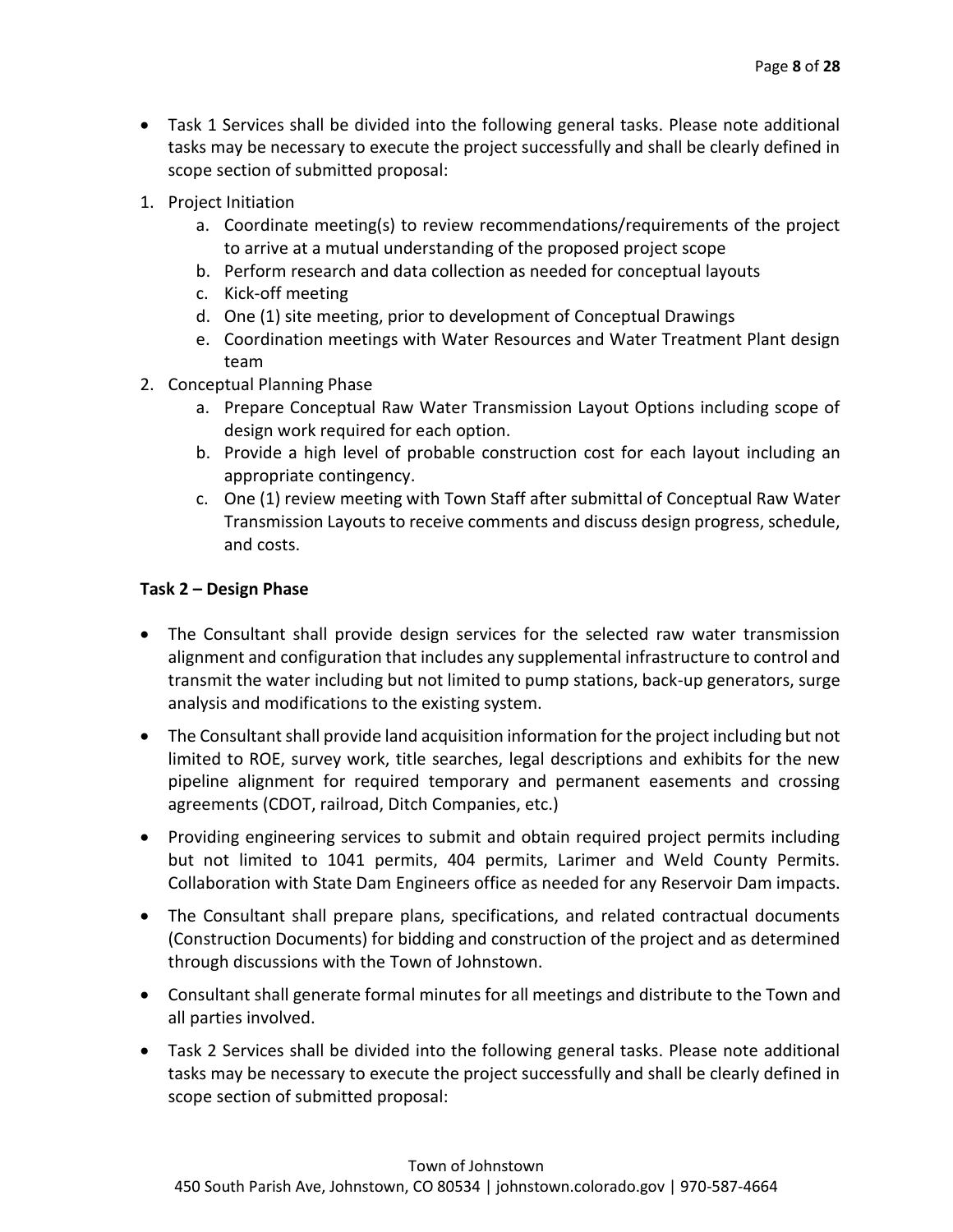- 3. Project Initiation
	- a. Coordinate meeting(s) to review recommendations/requirements of the project to arrive at a mutual understanding of the proposed project scope
	- b. Kick-off meeting
	- c. One (1) site meeting, prior to development of Design Drawings
- 4. 30% Design Phase
	- a. Perform Title Work and ROE Survey for Land Acquisition
	- b. Prepare Design Drawings (30%), Specifications and Costs shall be of sufficient detail to permit review and comment.
	- c. Provide a detailed estimate of probable construction cost for the project including an appropriate contingency.
	- d. One (1) review meeting with after submittal of 30% design drawings to receive comments and discuss design progress, schedule, and costs.
- 5. 60% Design Phase
	- a. Review and incorporate 30% comments and revisions into Design and Construction Documents.
	- b. Prepare Design Drawings (60%), Specifications and Costs shall be of sufficient detail to permit review and comment.
	- c. Provide a detailed estimate of probable construction cost for the project including an appropriate contingency.
	- d. Draft Basis of Design (BOD) Report
	- e. Draft Permitting Documents
	- f. Draft Legal Descriptions and Exhibits for Land Acquisition
	- g. One (1) review meeting with MVWA after submittal of 60% design drawings to receive comments and discuss design progress, schedule, and costs.
- 6. 90% Design Phase
	- a. Review and incorporate comments and revisions into the Design and Construction Documents.
	- b. Submit Draft Final Construction Documents and BOD report for approval
	- c. Final Permitting Documents
	- d. Provide a final detailed estimate of probable construction cost for the project by the work included in each Bid Package.
- 7. Final Design Phase
	- a. Review and incorporate comments and revisions in the Final Design and Construction Documents to be used for Bidding

#### Task 3 - Bidding Phase Services

- 1. Provide the following services related to bidding and award of the contract(s):
	- a. Consultant shall provide an electronic copy and one set of reproducible for the Bid Package.
	- b. Assist in the bidding process by attending pre-bid conferences, answering questions submitted by contractors and prepare addendums when necessary.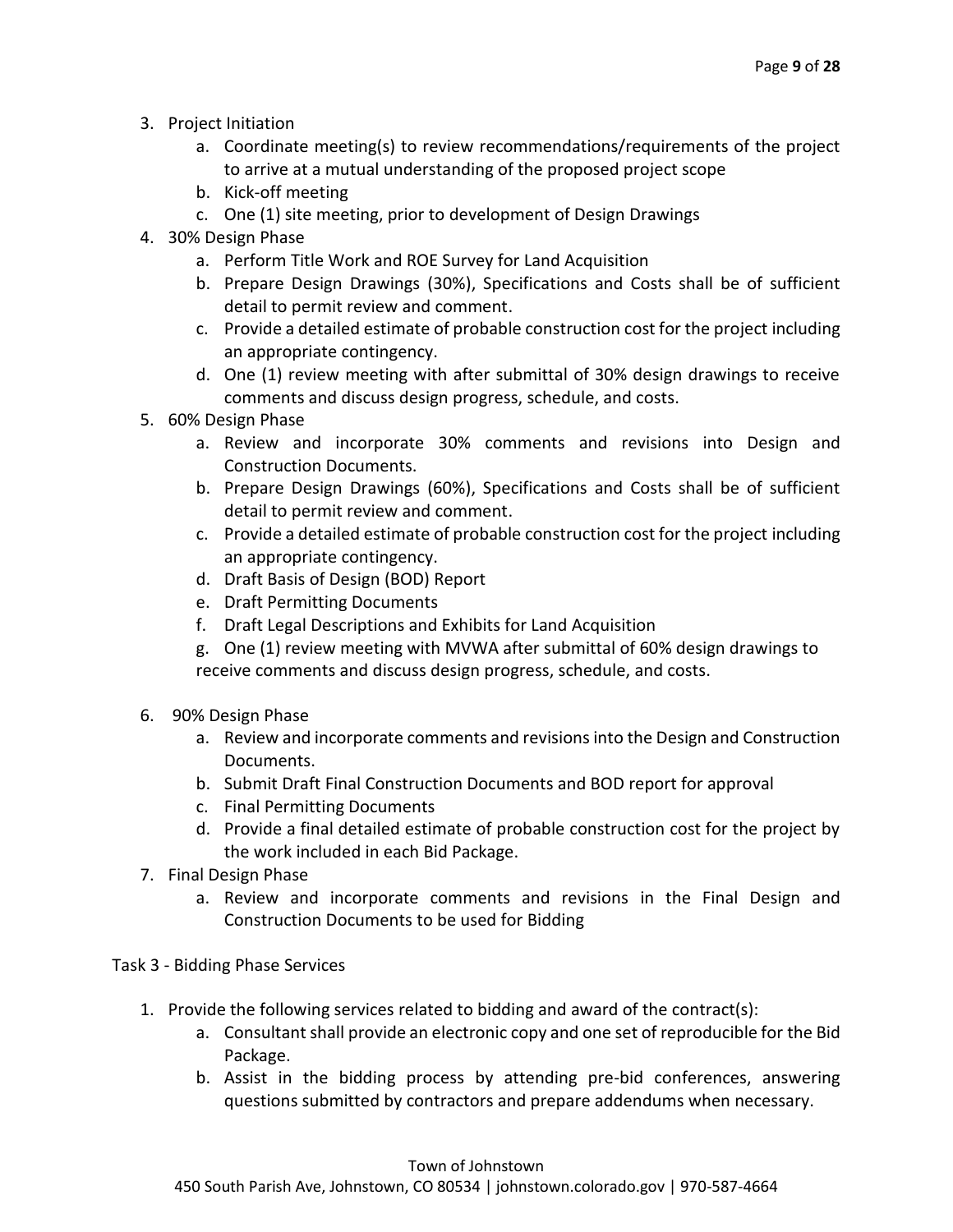c. Review bids submitted by contractors. Prepare bid tab, check references, and forward recommendation to the Town for award.

Task 4 - Construction Phase Engineering & Observation

- 1. The Consultant shall provide the following Engineering services:
	- a. Coordinate and preside over the pre-construction meetings. Prepare a Project Directory and meeting minutes. Coordinate subsequent project meetings and prepare the minutes of these as needed.
	- b. Coordinate, track, and review all contractor submittals. The Town will be provided digital copies of submittals for record-keeping purposes.
	- c. Answer and respond in writing to contractor questions.
	- d. Review payment requests and make recommendations for payment by the Town.
- 2. The Consultant shall provide the following on-site construction services:
	- a. Procure, coordinate and review for approval project materials testing.
	- b. Provide daily construction reports.
	- c. Coordinate weekly/monthly construction meetings.
	- d. Observe contractor's daily activities.
	- e. Organize and maintain project files.
	- f. Review contractor Payment Requests against actual construction progress.
	- g. Take daily construction progress photos.
	- h. Confirm and Record Contractor field measurements.
	- i. Communicate with Town regarding contractor tasks and site schedule.
	- j. Create a set of As built/Record drawings for the Town. Provide one electronic and one full sized paper copy to the Town. Provide a GIS and KMZ file of the as-builts for the Town's records.
	- k. Provide a list of assets for the Town's asset management system. The Town will provide the format required for implementation into the Town's asset management system.

#### **B. Period of Award**

The effective date and schedule will be outlined in the executed professional services agreement.

#### **C. Minimum Mandatory Qualifications of Proposer**

The Town is requesting proposals from consulting firms with demonstrated experience in raw water and distribution projects involving modeling, capacity analysis, and land acquisition. The firm shall demonstrate that they have successfully completed a minimum of five similar projects of which at least one must be in the state of Colorado.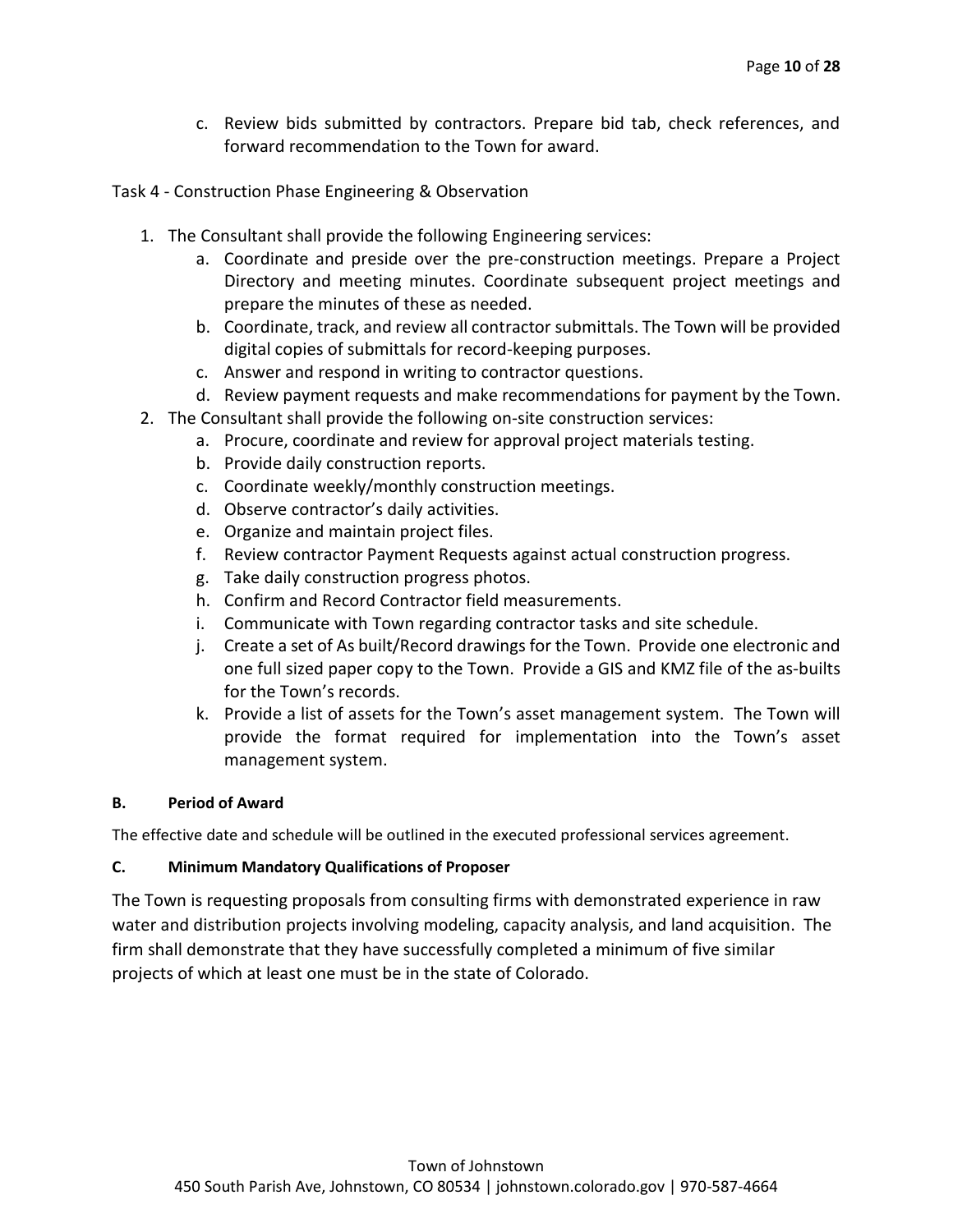# <span id="page-10-0"></span>**Section III. Proposal Response Format**

Following are the response requirements for this RFP. Proposers shall submit the proposal fully and in the order listed in this section. All specific response format items represent the minimum information Proposers must submit. At the Town's discretion, deletions or incomplete responses in terms of content or aberrations in form may render a proposal non-responsive.

Proposal submission will include:

- One Original version of proposal, saved as a single .pdf file.
- If desired: One Public Viewing version of the proposal identified "FOR PUBLIC VIEWING", in accordance with the procedure in Section IV, M of this RFP, saved as a single .pdf file.

Proposals that are at a variance with these submission requirements may not be accepted.

## **Response Format**

The following items must be included in your proposal in the order listed. Deviation may render your proposal non-responsive. Ensure that the proposal is conveyed in a concise, clear, and condensed manor.

- 1. **Cover Letter** Include a cover letter introducing your company, summarizing your qualifications, and detailing:
	- a. Principal contact person for this RFP, including address, telephone number, email, and website address.
- 2. **Contractual Exceptions** Any exceptions to this RFP or the Sample Agreement (Attachment A), no matter how slight, must be detailed and provided in the RFP response. Significant exceptions may make your proposal nonresponsive. If variations are not stated in your proposal, it shall be construed that the proposal fully complies with the specifications, terms and conditions, solicitation documents, and attached Sample Agreement. Notwithstanding the above, it is agreed and understood that the Town reserves the right to reject these exceptions if they do not meet its requirements.
- 3. **Use of Subcontractors/Partners** There may be areas for use of subcontractors or partners in this project. If you are using this approach, your proposal must list:
	- a. The subcontractors/partners.
	- b. Their area(s) of expertise.
	- c. All other applicable information herein requested for each subcontractor/partner.

The Town will contract solely with your company; therefore, subcontractors/partners remain your sole responsibility.

- 4. **Minimum Mandatory Qualifications**include an itemized description of how your company meets each of the minimum mandatory qualifications outlined in Section II, C. Failure to meet or exceed these requirements will disqualify your response.
- 5. **Company Information**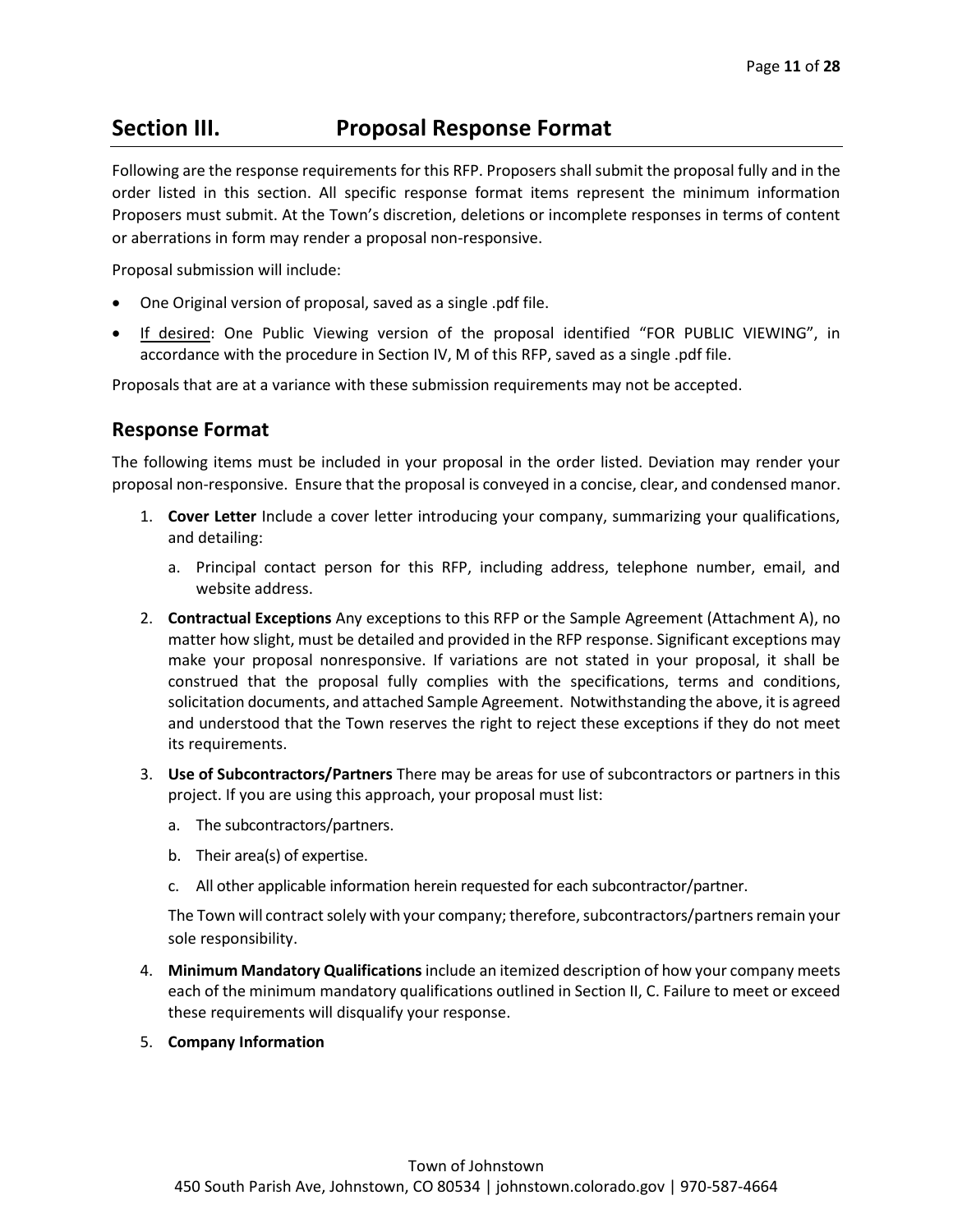- a. Provide the following information: Company Name, Address, Phone Number, and Names of Principals.
- b. Identify the year in which your company was established and began providing the services specified in this RFP.
- c. If you have ever done business with the Town, list the project name, project manager, and project dates.
- d. Provide a comprehensive listing of all the services you provide.
- e. Describe any pending plans to sell or merge your company.
- f. Identify any lawsuits or litigation, past or present, that your firm has been a party to.

#### 6. **Evaluation Criterion #1 – Approach to Scope**

- a. Discuss your approach, methodology and techniques to complete the work as specified herein. This should be specific, logical and organized. Address your capability to communicate findings and recommendations clearly and succinctly.
- b. Describe any project approaches or ideas that you feel enhance the quality of your services.
- c. Describe your proposed timeline/schedule for the work plan, the time of major events and activities, and a description of deliverables.
- d. Discuss your ability to manage the work plan effectively and assure the successful fulfillment of its duties. Describe how your team will handle quality control.

#### 7. **Evaluation Criterion #2 – Company and Personnel Qualifications**

- a. Specify the professional staff that you would assign to the Town of Longmont's account by name, title, and work location. Attach brief professional experience and qualifications for each. Identify each individual's roles and responsibilities.
- b. An organizational staffing chart listing the specific staff employees who will be assigned to manage the Program
- c. Identify the person who would be the day-to-day contact for the Town.
- d. How long has your company performed the services requested herein?
- e. Provide information for at least three accounts of similar scope. Include, at a minimum: 1) company name, 2) contact name, 3) phone number, 5) email address, 6) brief description of project scope and value, 7) status of project.

The Town reserves the right to contact the references provided in your proposal as well as other references without prior notification to you.

f. Describe the company's disaster recovery plan as it relates to the equipment, software, and personnel that would be used to provide the services described in this RFP.

#### 8. **Evaluation Criterion #3 – Value/Cost of Efforts**

a. Provide a cost for the services and products broken down per task listed under the Scope of Services. Show a breakdown of all reimbursable expenses required to complete the work, if applicable.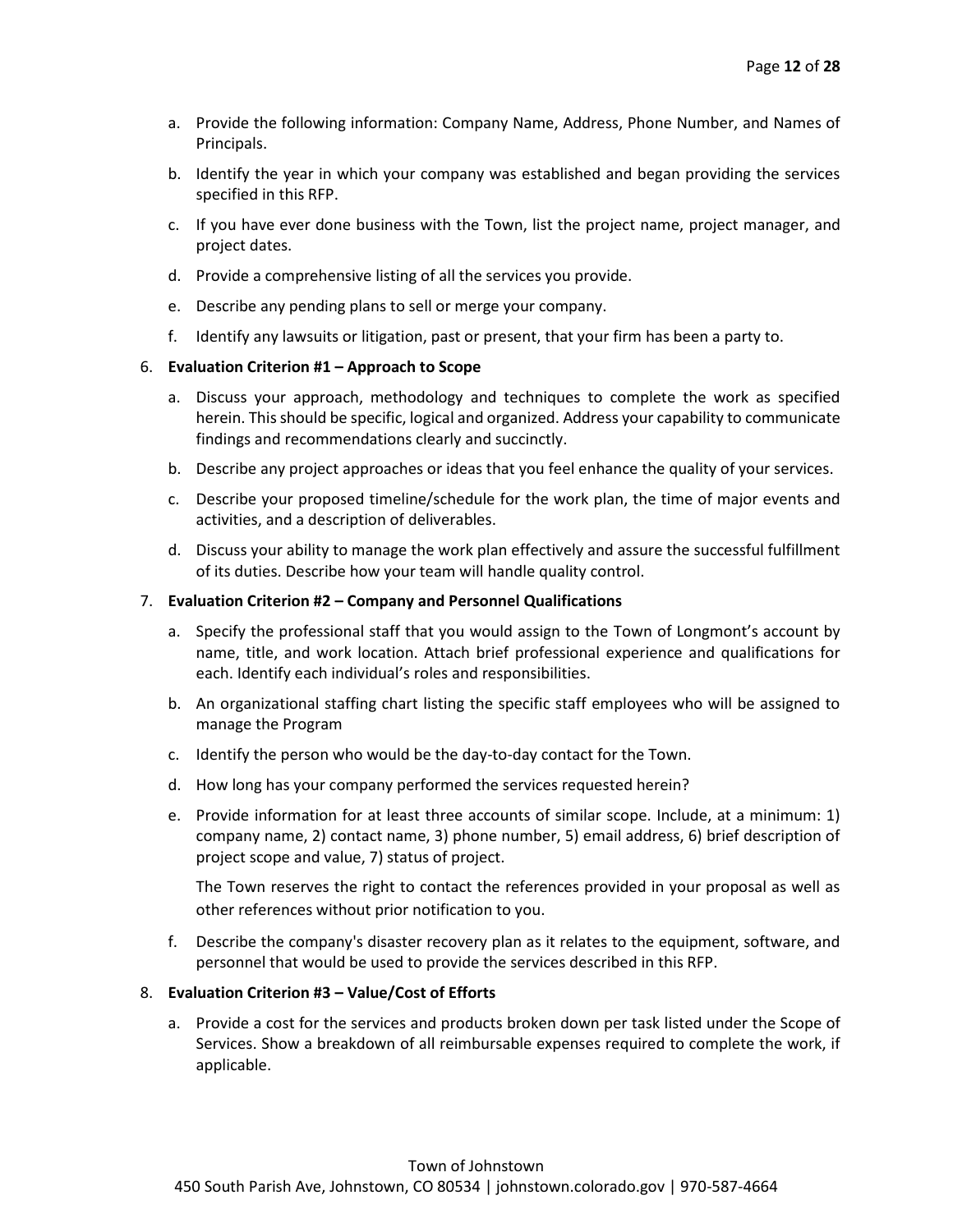- b. If using subcontractors or partners, list subcontractor or partner costs as separate items.
- c. Provide hourly rates for your company and all subcontractors or partners. These rates will be valid throughout the term of the contract.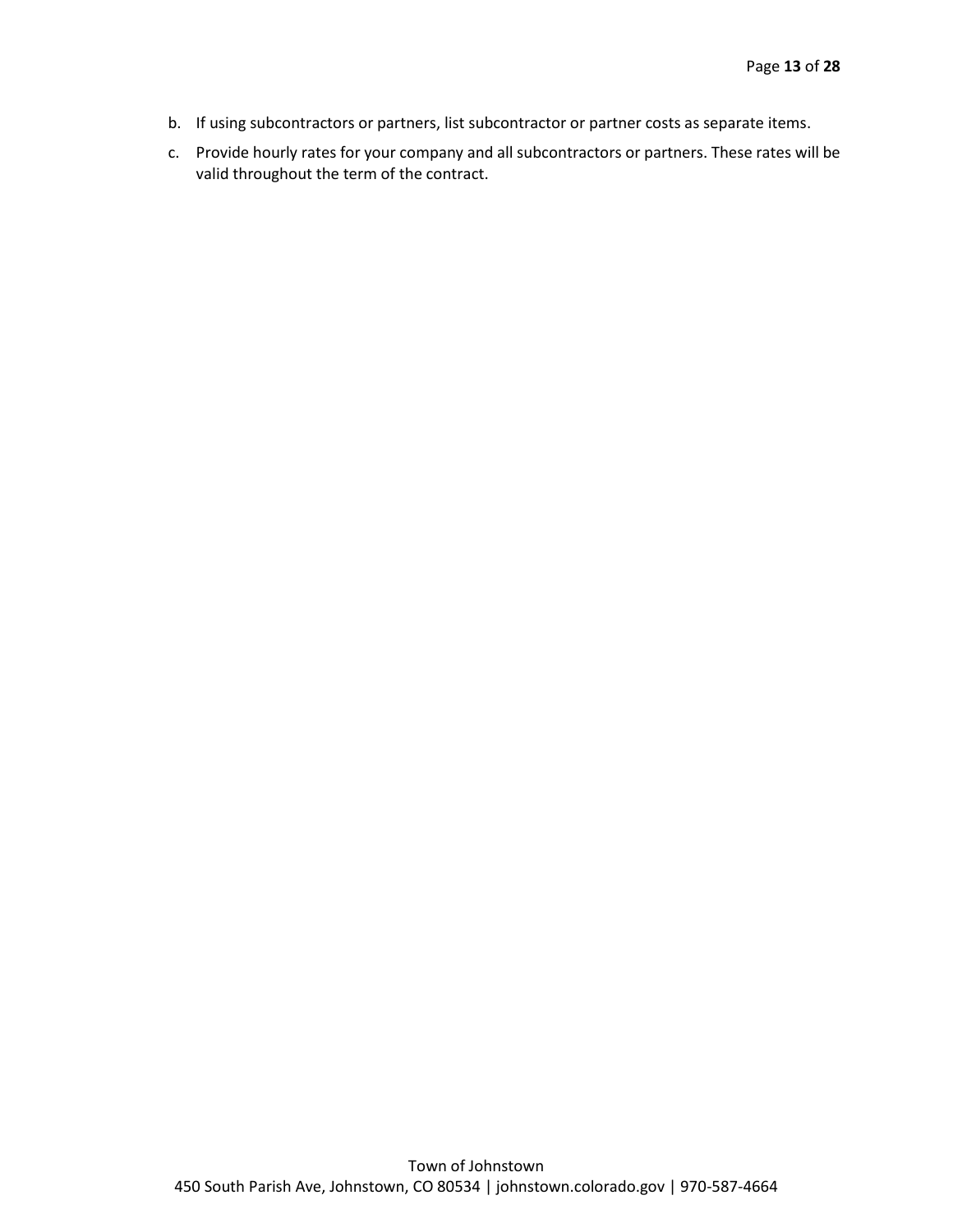# <span id="page-13-0"></span>**Section IV. Evaluation and Selection Process**

The Town will conduct the selection process. All Proposals will be reviewed and evaluated by a Selection Committee named by the Department Head responsible for overseeing the bid. Outside agencies may participate in the review process as well. The Selection Committee will contact references provided with the Proposal. The Town reserves the right to request clarification or additional information from individual Proposers.

The Selection Committee will select the Proposal and Proposer deemed to be the best value for the Town, in the Town's sole discretion. In addition to the criteria stated here, the Town's determination may consider, without limitation, the Bidder's financial resources, ability to comply with all legal and regulatory requirements, ability to perform the work and complete the project on time, history of performance, reputation, ability to obtain necessary equipment, data, and facilities, and any other factor deemed important by the Town, including location within the Town.

Proposal will be evaluated based on the information provided to meet the evaluation criteria provided in Section III.

The Selection Committee may select a short list of finalists to present their concepts to the Selection Committee. As part of the evaluation process, the Town may interview some, but not necessarily all, of the Proposers. The Selection Committee may present proposals and make recommendations to the Town Council (including without identifying the Proposer). Presentations from Proposers directly to the Town Council are not anticipated.

With input from the Town Council, the Selection Committee will select the Proposal determined to be the best value by the Town in its sole discretion and commence negotiation with the selected Proposer. Selection of any Proposer and execution of the Agreement is dependent on approval in accordance with applicable Town laws and policies, including approval by the Town Council, and the Town's receipt of any required Certificates of Insurance and applicable endorsements. If an agreement cannot be reached with the selected Proposer, the Town may initiate negotiations with another Proposer, cancel the RFP, or take any other action available.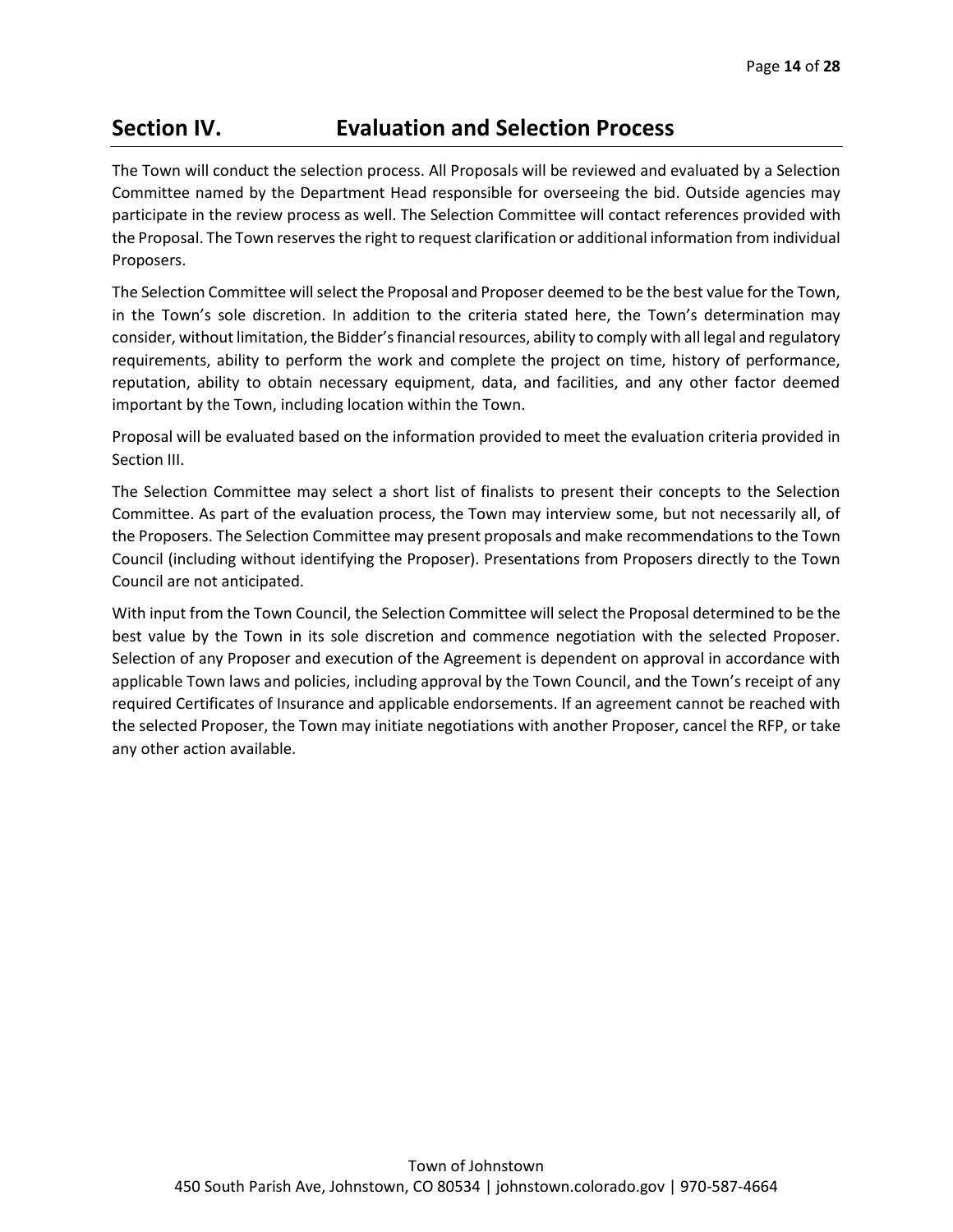# <span id="page-14-0"></span>**Section V. Administrative Information**

# **A. Process Subject to Purchasing Policy**

The Request for Proposal process shall be conducted subject to the Purchasing Policies section of the Financial Policies published April 2022.

# **B. Issuing Department**

The Towns Civil Engineer, Doug Gossett is to be the sole point of contact concerning this RFP. Proposers shall not directly contact other personnel regarding matters concerning this RFP or to arrange meetings related to such.

# **C. Governing Laws and Policies.**

Procurements are governed by state law and the Town's Purchasing Policies further establish requirements for the Town's purchasing activities. Proposer shall familiarize themselves with the provisions of the laws of the State of Colorado and the Federal Government, and with all local laws and all regulations made which are pertinent to the proposed work and shall comply with the same.

# **D. Equal Opportunity**

Proposer will not discriminate against any employee or applicant for employment because of race, color, religion, age, sex, or national origin, or other reason prohibited by applicable federal, state or local law, ordinance or regulation. Proposer shall abide by all federal laws in effect during the Agreement period which govern Equal Opportunity Employment.

# **E. Conflict of Interest**

No officer, employee or official of the Town shall participate in a transaction, contract, activity, or service of the Town which has a direct or predictable effect on their financial interests or the financial interests of an immediate family member. This also applies to subcontracts with the Town. Soliciting or accepting any gift, gratuity favor, entertainment, kickback or any items of monetary value from any person who has or is seeking to do business with the Town of Johnstown is prohibited.

# **F. Official Means of Communication**

All official communication from the Town to Proposers will be via postings on an electronic solicitation notification system, the Town's website and/or Rocky Mountain E-Purchasing System (RMEPS), [bidnetdirect.com/.](http://www.bidnetdirect.com/city-of-longmont) The department head responsible for overseeing the RFP will post notices that will include, but not be limited to, any modifications to administrative or performance requirements, answers to inquiries received, clarifications to requirements, and the announcement of award. It is incumbent upon Proposers to carefully and regularly monitor the RMEPS for any such postings. In addition, the Town may send communications to attendees of the pre-bid conference via email.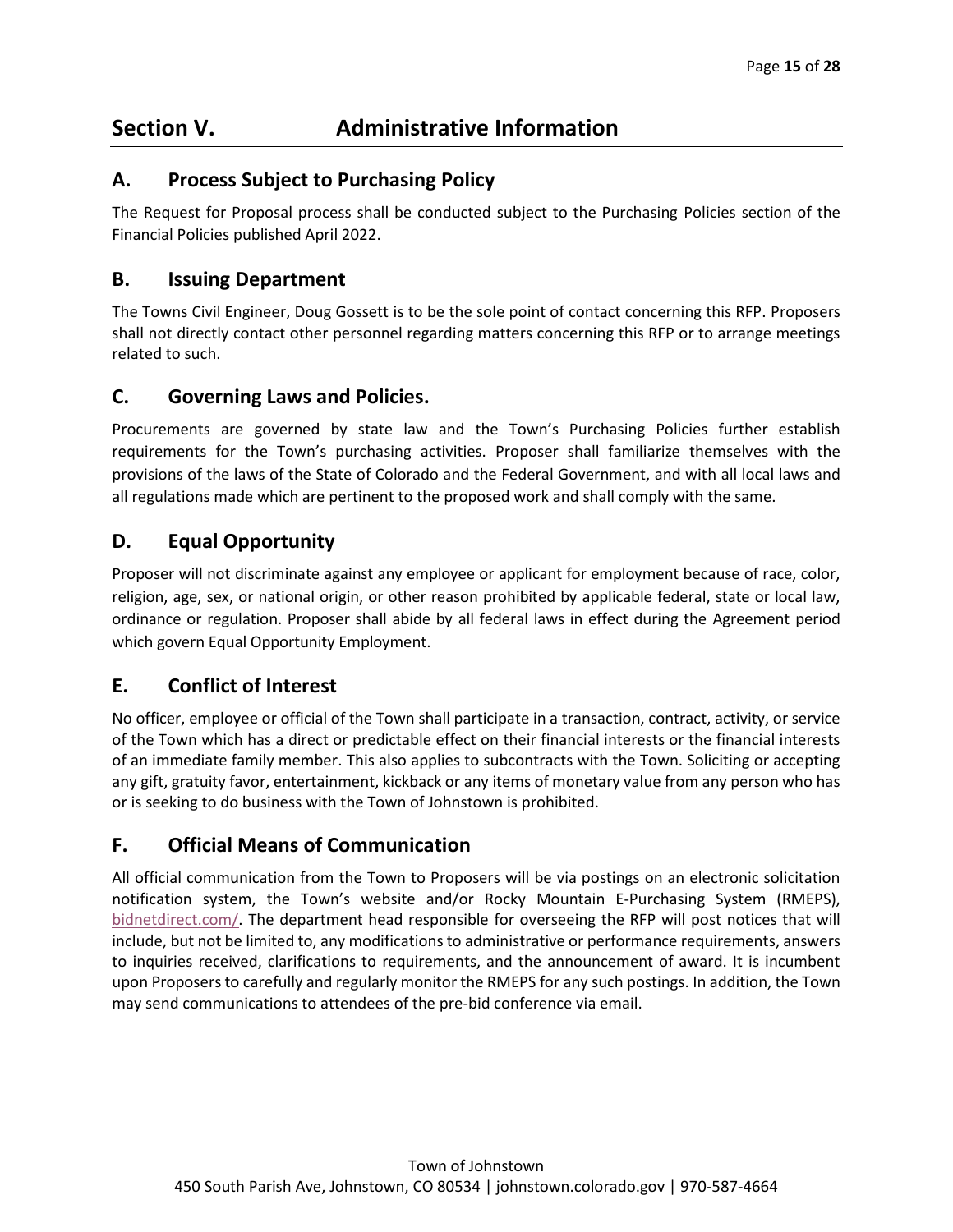# **Inquiries**

Prospective Proposers may make written inquiries by email before the written question deadline concerning this RFP to obtain clarification of requirements. The Town will not accept inquiries after the deadline. Send inquiries regarding this RFP to:

Email: DGossett@johnstownco.gov

Subject Line: RFP-Raw Water Transmission Project

The Town will publish responses to Proposers' inquiries as an addendum on RMEPS in a timely manner. Proposers cannot rely on any other statements that clarify or alter any specification or other term or condition of the RFP.

**Should any interested proposer, sales representative, or manufacturer find any part of the listed specifications, terms and conditions to be discrepant, incomplete, or otherwise questionable in any respect, it shall be the responsibility of the concerned party to notify the department head responsible for overseeing the RFP of such matters immediately upon discovery.**

## **G. Local Purchasing Preference**

If a local bidder is within five (5%) percent of the lowest bid from an out of town bidder on a construction or other formally bid project from \$0.00 - \$4,999.99, two (2%) percent on such project(s) from \$5,000.00 up to \$999,999.99, and within one percent on such project(s) from \$1,000,000.00 up to \$5,000,000.00, then the local bidder will be awarded the bid unless otherwise provided in this section.

The local purchasing preference policy shall not apply in the following instances:

- 1. When purchases and/or contracts are funded in whole or in part by federal funds;
- 2. When purchases are more than \$5,000,000.00;
- 3. When purchases are not required to be formally bid, such as sole source procurements, emergency procurements and any other such procurements as defined in the Town procurement policy or the Town emergency management policy;
- 4. When professional services are procured through the issuance of requests for qualifications and/or requests for proposals, including design-build contracts; or,
- 5. When such preference is in conflict with any applicable state or federal laws, rules or regulations.

The local purchasing preference policy shall not apply to private construction projects financed with public assistance, including, but not limited to, tax increment financing, redevelopment projects and enterprise zone redevelopment.

"Local" is defined as a business operating within the corporate limits of the Town of Johnstown, with the majority of its primary business operations, including, but not necessarily limited to, production, operation, purchasing, billing, marketing, management, administration and ownership, occurring within the town limits. "Local" shall not include the following:

- 1. Those businesses with only a local Johnstown post office box;
- 2. Those businesses with a sales presence in the Town, but no physical business location within the Town limits.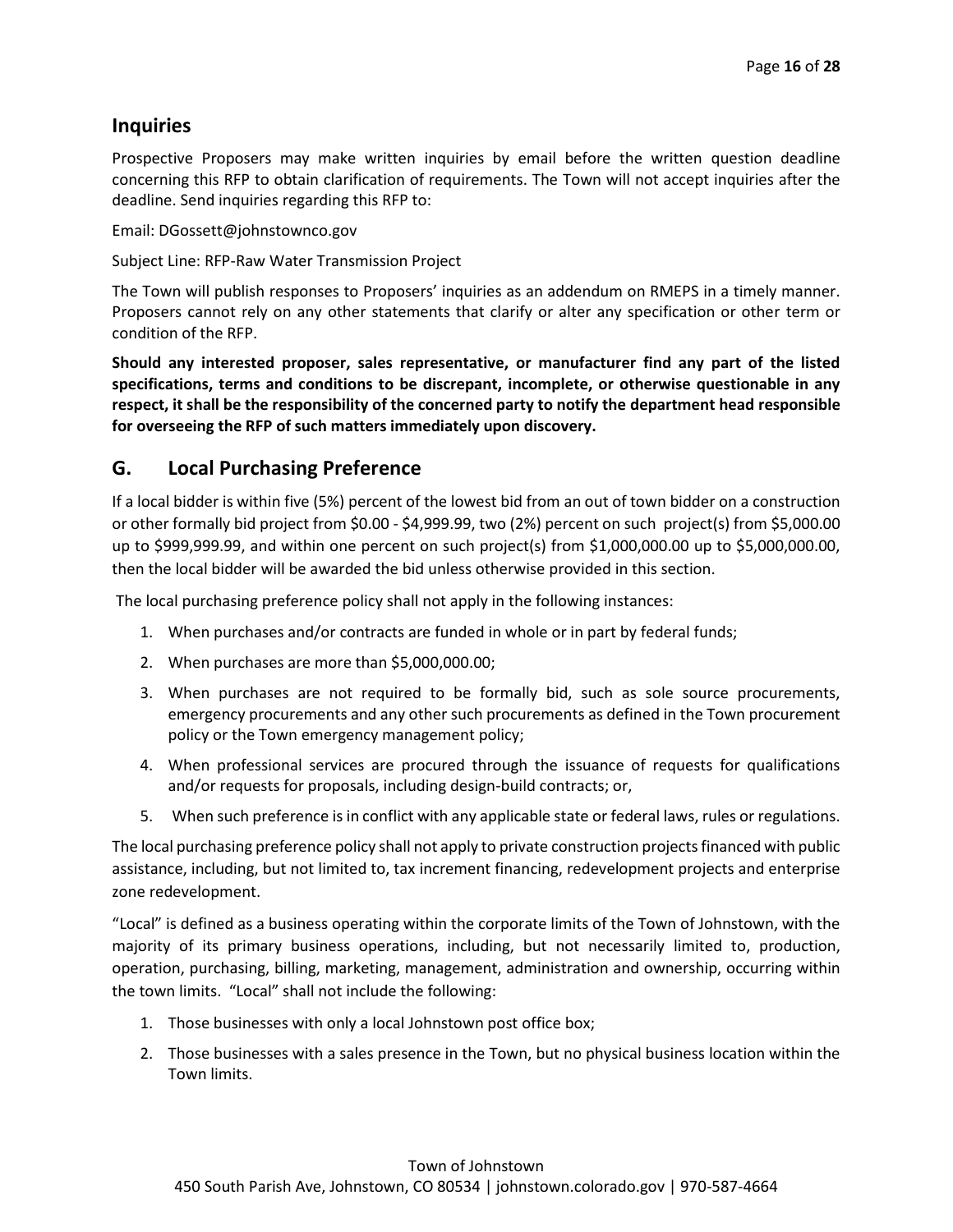Home based businesses that merely take orders for products shipped from out of town to their customers. Exceptions will be considered on a case-by-case basis when a written request is submitted to the Town Manager.

Notwithstanding the foregoing, the local bidder must otherwise meet all qualifications and procurement policy requirements of the Town, including, but not limited to, the "best bid" requirements, in order to be awarded a bid under this section.

### **H. Insurance**

The awarded proposer will be required to, at its own cost, secure and continuously maintain through the term of the Agreement the minimum insurance coverages listed below, with forms and insurers acceptable to the Town. In addition, the awarded proposer will be required to maintain such coverages for the insurance listed in paragraphs 1, 2, 3 and 4 below for two additional years.

- 1. General liability. The selected Proposer shall maintain including contractual liability, of at least \$1,000,000 per each occurrence plus an additional amount adequate to pay related attorney's fees and defense cost. Coverage shall include bodily injury including accidental death, property damage, personal injury, and contractual liability.
- 2. Comprehensive Automobile Liability with minimum limits for bodily injury and property damage coverage of at least \$1,000,000 per each occurrence plus an additional amount adequate to pay related attorneys' fees and defense costs, for each of awarded Proposers owned, hired or nonowned vehicles assigned to or used in performance of the Agreement.
- 3. Professional Liability/Errors and Omissions. The selected Proposer shall maintain errors and omissions insurance in the amount of \$1,000,000.
- 4. Workers' Compensation & Employer's Liability: The selected Proposer shall maintain the following during the life of the Agreement for all employees engages in services performed under the agreement
	- a) Workers' Compensation insurance with statutory limits as required by the Workers' Compensation Act of the State of Colorado.
	- b) Employer's Liability insurance with limits of \$100,000 per accident, \$500,000 disease aggregate, and \$100,000 disease each employee.

The Town, its officers, agents and employees shall be named as additional insureds on the selected Proposers general liability and comprehensive automobile liability insurance policies to ensure coverage on any claims arising out of services performed under an Agreement. The required professional liability and workers' compensation policies or coverages shall not contain endorsements including the Town, its officers or employees as additional insureds.

As evidence of the insurance coverages required by the Agreement, before beginning work under the Agreement, the awarded proposer shall furnish certificates of insurance certifying that at least the minimum coverages required here are in effect and specifying the liability coverages. The certificates of insurance shall show the type, amount, class of operations covered, effective dates and date of expiration of policies, and containing substantially the following statement: "The insurance evidenced by this Certificate will not reduce coverage or limits and will not be cancelled, except after thirty (30) days written notice has been received by the Town of Johnstown."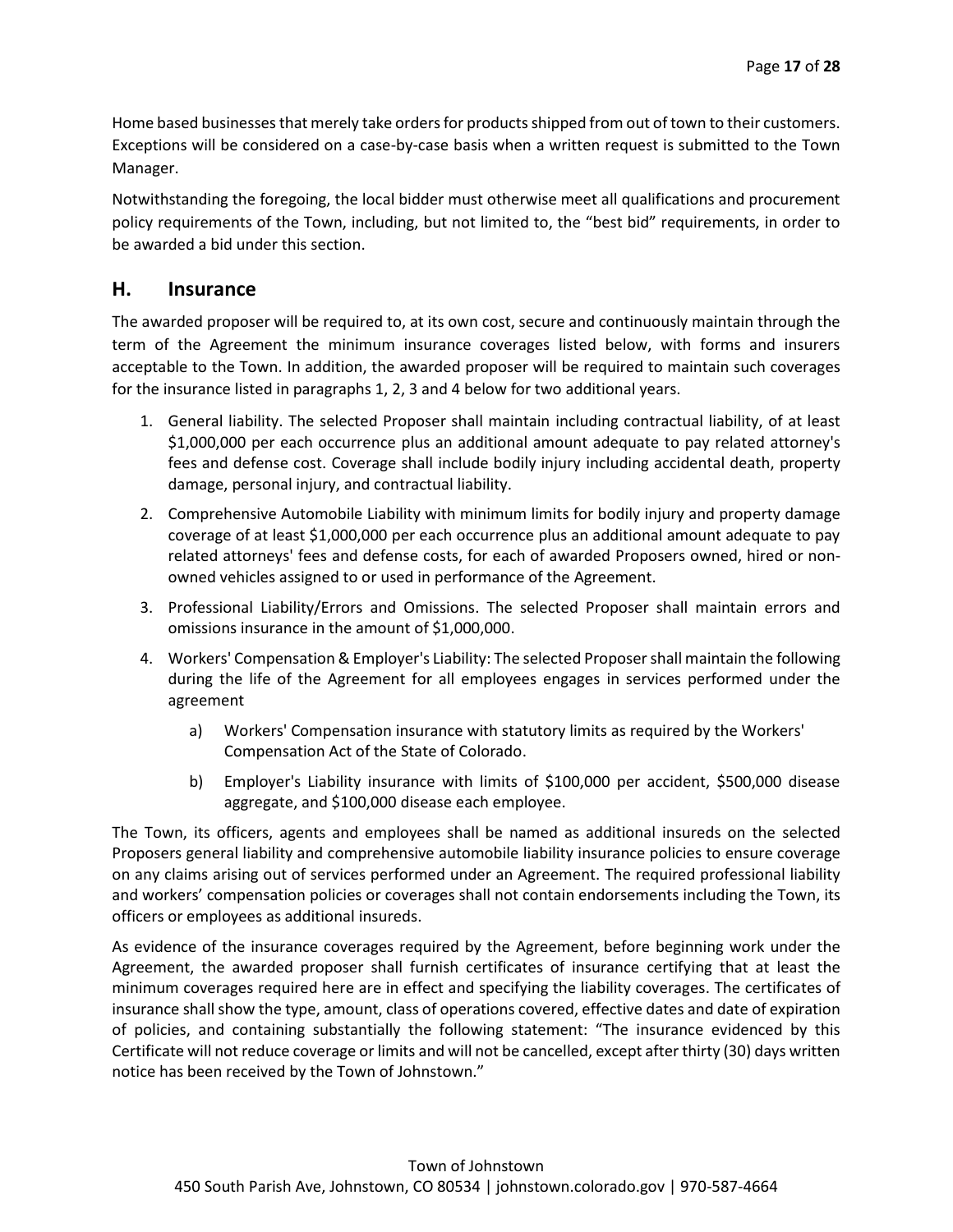Only insurance written by insurance companies authorized to do business in Colorado complies. If awarded proposer is self-insured under the laws of the State of Colorado, awarded proposer shall provide appropriate declarations and evidence of coverage.

Awarded proposer shall not cancel, change, or fail to renew required insurance coverages. Awarded proposer shall notify Town of any reduction or exhaustion of aggregate limits, which the Town may deem to be a breach of the Agreement.

In case of the breach of any provision of the Insurance Requirements, the Town, at its option, may take out and maintain, at the expense of the Proposer, such insurance as the Town may deem proper and may deduct the cost of such insurance from any monies which may be due or become due the Proposer under an Agreement.

In the event any work is performed by a subcontractor, the selected Proposer shall be responsible for any liability directly or indirectly arising out of the services performed under an Agreement by a subcontractor, which liability is not covered by the subcontractor's insurance.

# **I. Confidential/Proprietary Information**

The Town of Johnstown is subject to public information laws, which permit access to most records and documents. The Town neither requests nor encourages the submission of confidential/proprietary information in response to this RFP. All proposals will be confidential until the Town awards and fully executes an Agreement with the successful Proposer. At that time, all proposals and documents pertaining to the proposals will be open for public inspection, except for the material that is proprietary or confidential.

Proposers can make a request for confidentiality to the Department Head responsible for overseeing bids if the submission is in accordance with the following procedure. This is the *sole responsibility* of the proposer. The Department Head is not required to attempt to cure any information that is at a variance with this procedure, and the Town may not give the proposer an opportunity to cure any variances after proposal submission. **The Town will not consider a proposal in its entirety nor proposal price information to be confidential/proprietary.** Proposers with questions about the application of this procedure should direct inquiries to the Department Head listed in this RFP.

# *Procedure for Submitting Proprietary or Confidential Information:*

- 1. The proposer will submit one additional complete proposal clearly marked "FOR PUBLIC VIEWING." In this version of the proposal, the proposer will black out all text and/or data that it wishes the Town to consider confidential and denote the information as "proprietary" or "confidential".
- 2. A written description will accompany the "FOR PUBLIC VIEWING" copy of the proposal identifying the material that the proposer considers proprietary or confidential. Specific reasoning for why each item is to remain confidential, other than recitation of a specific state or federal statute, is required.
- 3. When a proposer submits a "FOR PUBLIC VIEWING" version of their proposal, that version will be open to the public while the Town will maintain the original version of the Proposers proposal as confidential material.

The Department Head may declare a proposal that is at variance with this procedure non-responsive and such proposal may not be considered.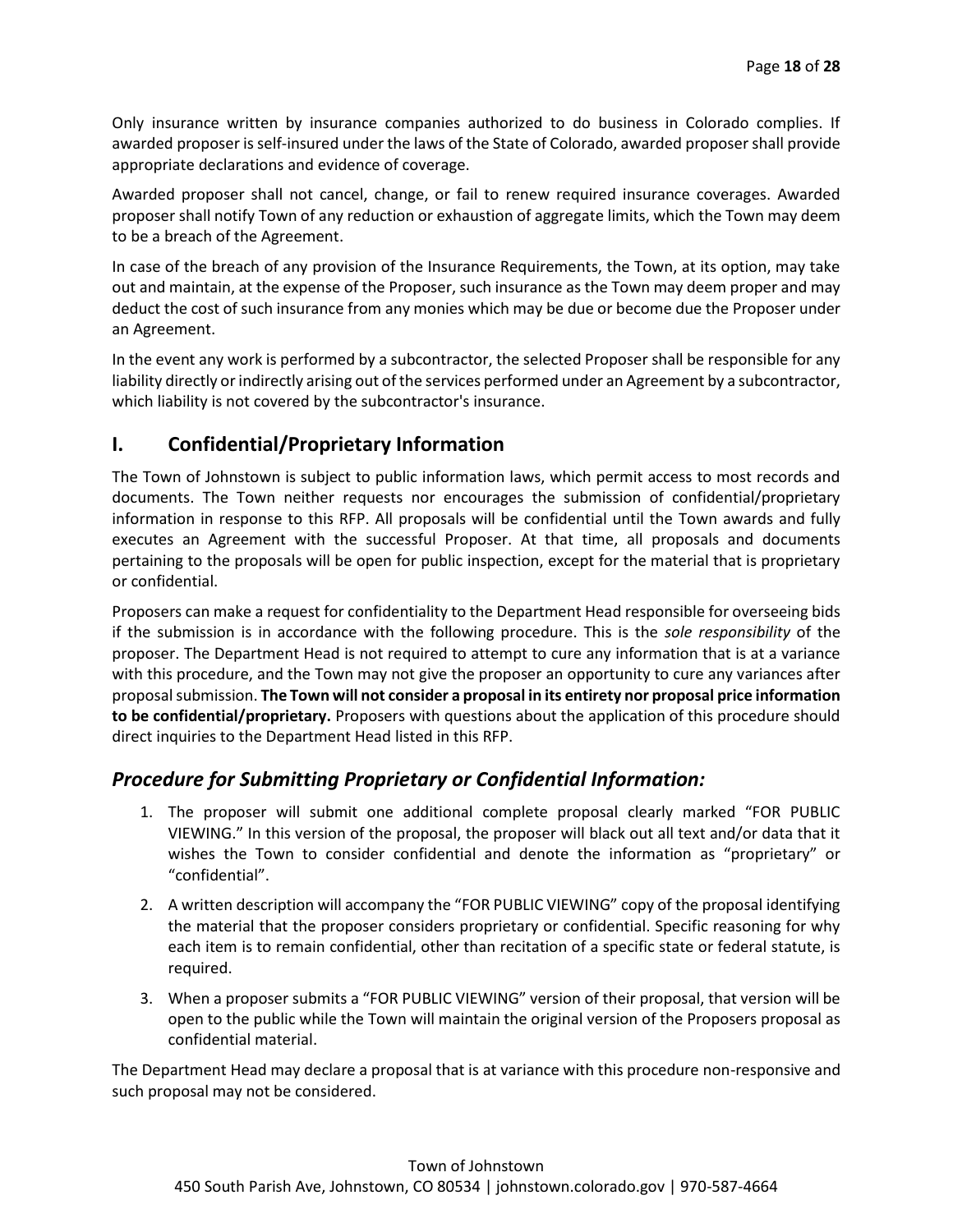# **J. Addenda**

Any explanations or corrections shall be made as Addenda to the documents and shall be published on RMEPS for all prospective Proposers. Oral explanations and interpretations made prior to the Proposal Due Date and Time will not be binding.

# **K. Modification or Withdrawal of Proposals**

Proposals may be modified or withdrawn by the proposer prior to the established due date and time.

# **L. Acceptance of RFP Terms**

A proposal submitted in response to this RFP shall constitute a binding offer. The autographic signature of a person legally authorized to execute contractual obligations on behalf of the proposer shall indicate acknowledgment of this condition. A proposal in response to this RFP acknowledges acceptance by the proposer of all terms and conditions as set forth herein. The proposer shall identify clearly and thoroughly any variations between its proposal and the RFP in the cover letter. The Town will deem a failure to waive any rights to subsequently modify the terms of performance, except as outlined or specified in the RFP.

# **M. Acceptance of Proposal Content**

The contents of the proposal (including persons specified to implement the project) of the awarded proposer shall become contractual obligations into the Agreement award. Failure of the awarded proposer to perform in accordance with these obligations may result in cancellation of the award and the Town may remove such proposer from future solicitations.

## **N. RFP Cancellation**

The Town reserves the right to cancel this RFP at any time, without penalty.

# **O. Negotiation of Award**

In the event that the Town only receives one responsive proposal, the Town reserves the right to negotiate the award for the services with the proposer in lieu of accepting the proposal as is.

# **P. Agreement**

A sample copy of the Agreement the Town will use for the services specified in this RFP is included as Attachment A for your review. The Agreement is only a sample and Proposers are not to complete it at this time. Please note in your proposal any requests for exceptions and modifications to the Agreement. Significant exceptions or modifications to the Agreement may be reason for considering a proposal nonresponsive.

# **Q. Proposals**

1. **Irregular Proposals:** Proposals may be rejected if they show any omission, alteration of form, additions not called for, conditional Alternates, or irregularities of any kind which, in the opinion of the Town, tend to make the proposal indefinite or ambiguous. The Town will reject proposals with prices which are obviously unbalanced as determined by the Department Head responsible for overseeing the bid. Agreements will be awarded only to responsible Proposers capable of performing the class of work contemplated.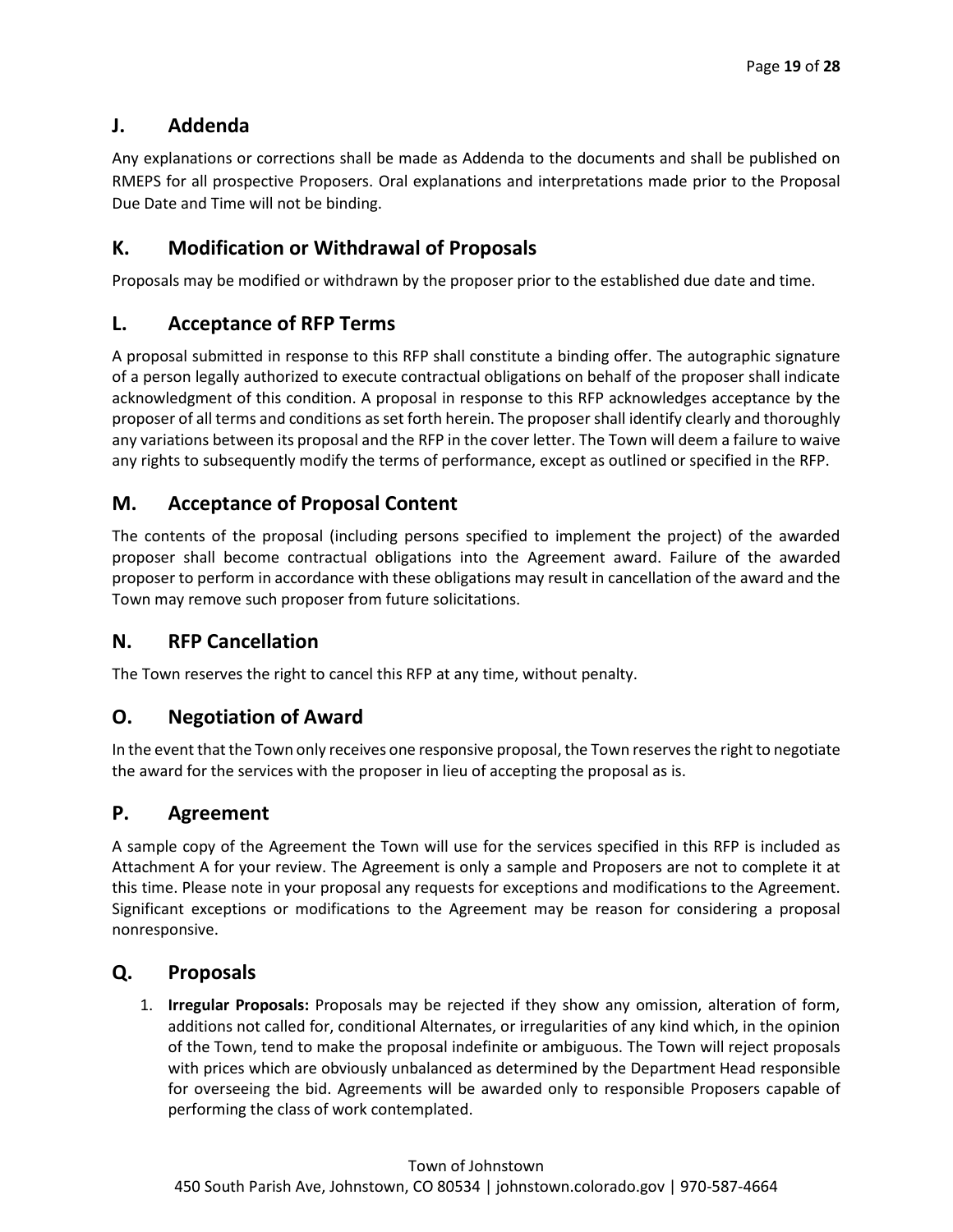- 2. **Collusion:** Proposals will be rejected if there is reason for believing that collusion exists among the Proposers.
- 3. **Qualification of Proposers:** For certain projects, the Town may require potential Proposers to submit information regarding the Proposers qualifications in addition to the information provided in the Proposal Submittal documents. The requirement for such information will be identified in the Request for Proposal or elsewhere in the Proposal Documents. Any information requested by or on file with the Town may be used to qualify or disqualify potential Proposers.

### **R. Standard of Conduct**

The awarded Proposer shall be responsible for maintaining satisfactory standards of employees' competency, conduct, courtesy, appearance, honesty, and integrity, and shall be responsible for taking such disciplinary action with respect to any employee, as may be necessary.

The Town may request that the awarded Proposer immediately remove from this assignment any employee found unfit to perform duties due to one or more of the following reasons:

- 1. Neglect of duty.
- 2. Disorderly conduct, use of abusive or offensive language, quarreling, intimidation by words or actions or fighting.
- 3. Theft, vandalism, immoral conduct or any other criminal action.
- 4. Selling, consuming, possessing, or being under the influence of intoxicants, including alcohol, or illegal substances while on assignment for the Town.

Agents and employees of the awarded Proposer working in Town facilities shall present a clean and neat appearance. The Town reserves the right to require each employee of the awarded proposer working in a Town facility to wear an ID badge or uniform identifying: the company by name, the first name of the employee, and a photograph of the employee if using an ID badge. In these instances, each employee shall wear or attach the ID badge to the outer garments at all times.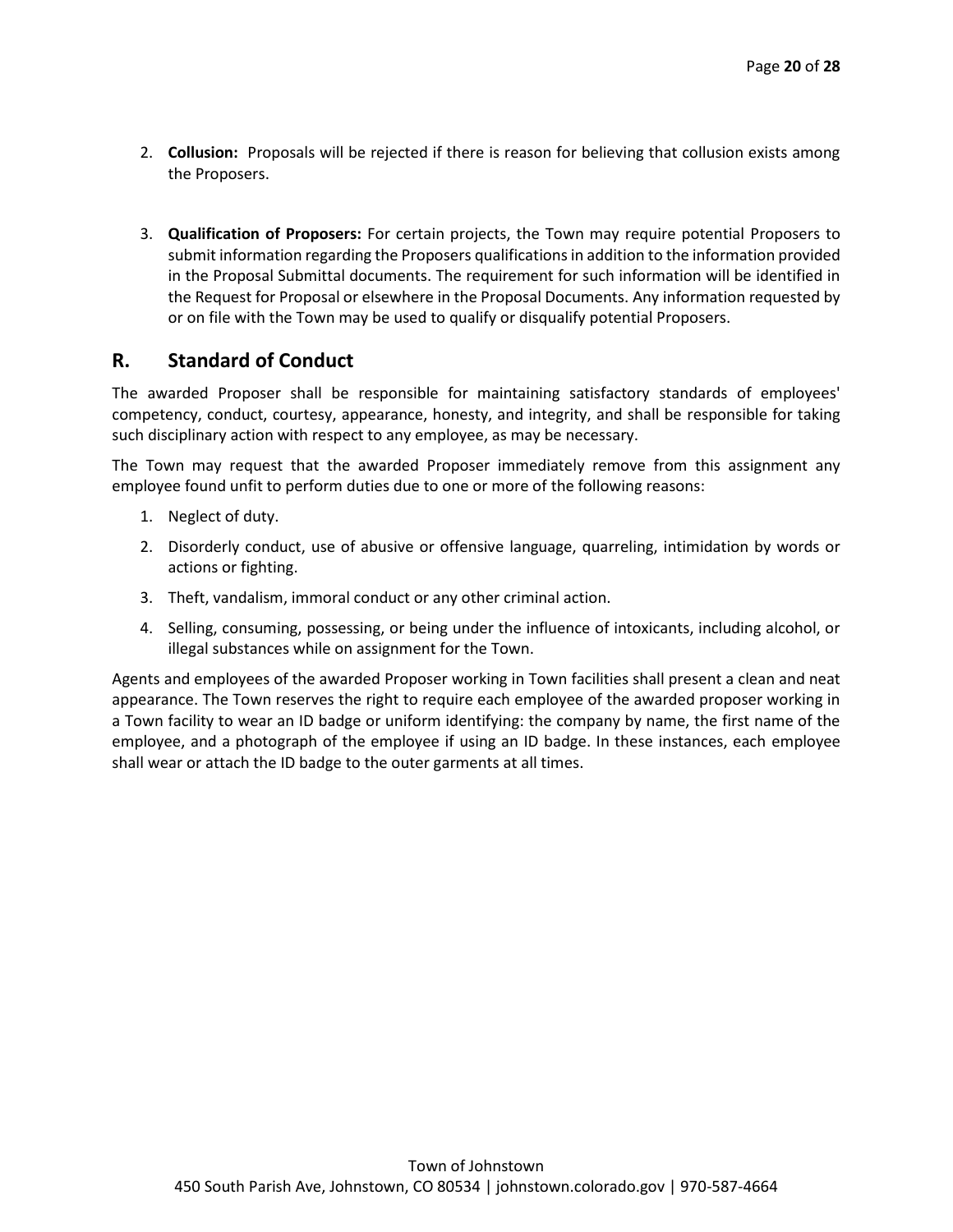# **ATTACHMENT A**

# **TOWN OF JOHNSTOWN PROFESSIONAL SERVICES AGREEMENT**

**THIS PROFESSIONAL SERVICES AGREEMENT** (the "Agreement") is made and entered into this 4 day of November, 2021 (the "Effective Date") by and between the Town of Johnstown, Colorado, a Colorado home-rule municipal corporation (the "Town") and \_, ("Contractor") (collectively, the "Parties").

**WHEREAS**, the Town desires to engage the services of Contractor and Contractor wishes to provide those services more fully described on **Exhibit A**, attached hereto and incorporated herein by reference ("Services"), for the Town; and

**WHEREAS**, the Parties wish to memorialize their contractual relationship.

**NOW, THEREFORE**, incorporating the foregoing Recitals herein, which are hereby acknowledged as being true and correct, and in consideration of the mutual promises, agreements, undertakings and covenants, as set forth herein, and for other good and valuable consideration, the receipt and sufficiency of which are hereby acknowledged, the Parties hereby mutually agree as follows:

#### **SECTION 1: PARTIES**

1.01 Town. The Town is a home-rule municipal corporation located in Johnstown, Colorado.

1.02 Contractor. Contractor has the background, expertise and education to provide the Services. Contractor is a private, independent business entity who will exercise discretion and judgment of an independent contractor in the performance and exercise of its rights and obligations under this Agreement. Contractor shall use its own judgment and skills in determining the method, means and manner of performing this Agreement. Contractorshall be responsible for the proper performance of this Agreement in accordance with the terms hereof and any and all applicable federal, state, and municipal laws, regulations and orders.

#### **SECTION 2: SERVICES, TERM AND COMPENSATION**

2.01 Services. Contractor agrees to perform the Services for the Town.

2.02 Term. Unless otherwise terminated in accordance with Section 5, the term of this Agreement shall be from the Effective Date through Month XX, 20XX, and shall not extend beyond that date absent the written approval of the Town.

2.03 Duties and Compensation. The Contractor's duties and compensation shall be as set forth on **Exhibit A.** In the event of a conflict between the provisions in this Agreement and **Exhibit A**, the provisions in this Agreement shall control. Payment for Services shall be provided to Contractor within thirty (30) days of Contractor providing a detailed invoice to the Town.

2.04 Background Check. The Town may, in its sole discretion, conduct a background check of Contractor. Contractor agrees to execute any forms necessary to facilitate the background check.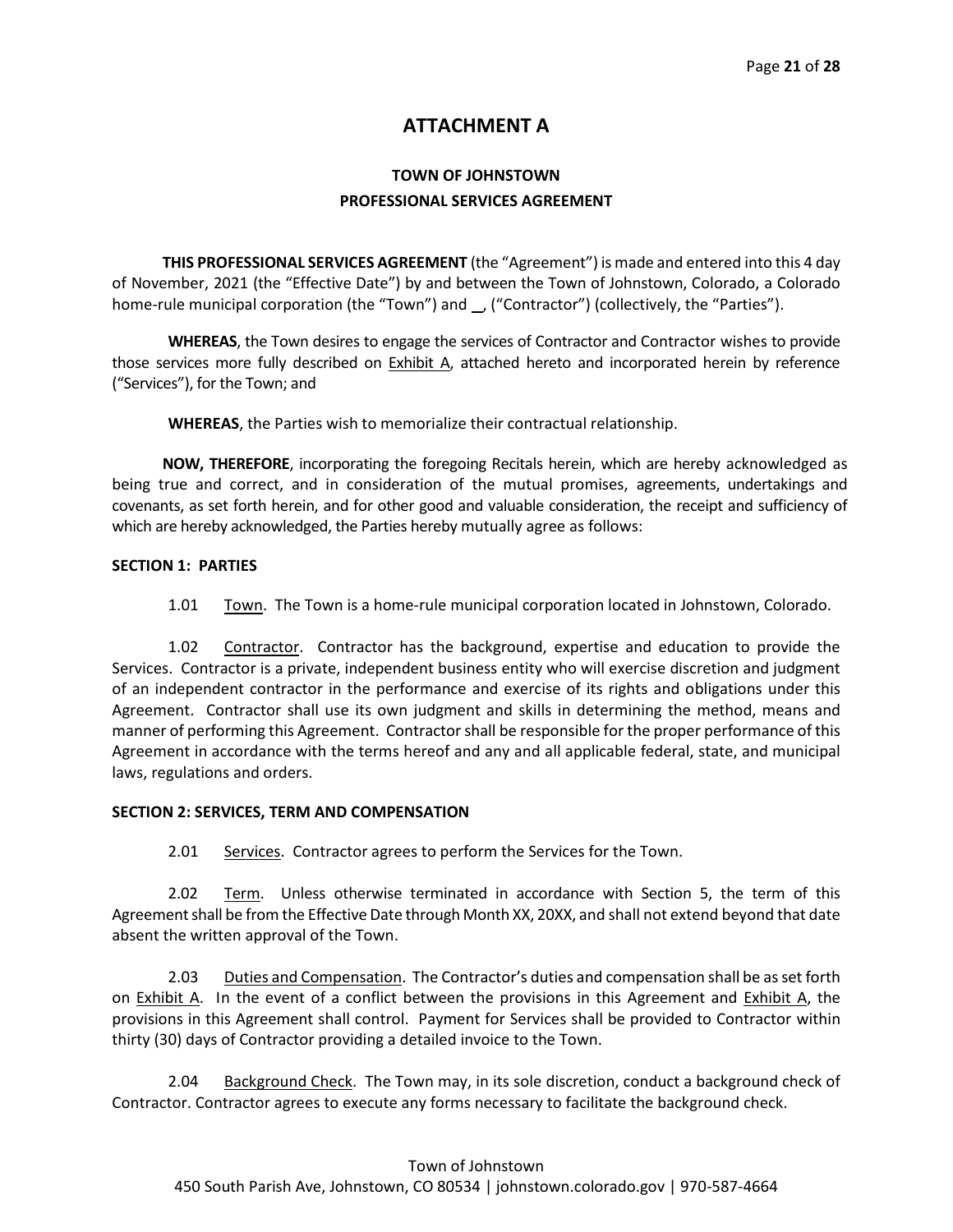#### **SECTION 3: OPERATIONS**

3.01 Expenses: Contractor shall not incur any expense or debt on behalf of the Town without the Town's prior written authorization.

3.02 Federal, State, and Municipal Laws and Regulations.Contractor agrees to abide by all applicable federal, state, and municipal laws and regulations and rules.

#### **SECTION 4: INSURANCE AND INDEMNITY PROVISIONS**

4.01 Insurance. Contractor shall maintain and keep in force during the term of this Agreement one or more policies of liability insurance written by one or more responsible insurance carrier(s) authorized to do business in the State of Colorado, which will include protecting and indemnifying the Town in the following amounts:

- a) Comprehensive General Liability \$1,000,000 combined aggregate
- b) Workers Compensation as required by law

Contractor shall furnish to the Town appropriate certificates of coverage for such insurance. The Town shall be included as an additional insured on the contractor's liability policy. The insurance may not be canceled without at least fifteen (15) days' advance written notice to the Town. Any required deductible or co-insurance amount shall be paid by the Contractor.

4.02 Damage and Indemnity. Contractor assumes full responsibility for any and all damages caused by Contractor's exercise of its activities under by this Agreement. Contractor agrees that it will at all times protect, defend and indemnify and hold harmless the Town, its officers, agents, employees, tenants and their successors and assigns from and against all liabilities, losses, claims, demands, actions and court costs (including reasonable attorneys' fees), arising from or related to loss or damage to property or injury to or death to any persons resulting in any manner from the actions or failure to act of Contractor or any invitees, guests, agents, employees or subcontractors of Contractor, whether brought by any of such persons or any other person arising from Contractor's activities as authorized by this Agreement.

#### **SECTION 5: TERMINATION**

5.01 Termination. The Town or Contractor may terminate this Agreement, with or without cause, by providing thirty (30) days prior written notice to Contractor. Notwithstanding the foregoing, if the Town terminates this Agreement for cause and determines that a notice period is not in the best interests of the Town, the Town may terminate this Agreement by providing written notice to Contractor effective immediately.

#### **SECTION 6: INDEPENDENT CONTRACTOR**

6.01 Independent Contractor. Contractor understands and agrees that Contractor is an independent contractor and not an employee of the Town. The Town shall not provide benefits of any kind to Contractor. The Town shall not be responsible for withholding any portion of Contractor's compensation for the payment of Federal Insurance Contributions Act (FICA) tax, workers' compensation, or other taxes or benefits. CONTRACTOR IS NOT ENTITLED TO UNEMPLOYMENT COMPENSATION COVERAGE FROM THE TOWN. CONTRACTOR IS OBLIGATED TO PAY FEDERAL AND STATE INCOME TAX ON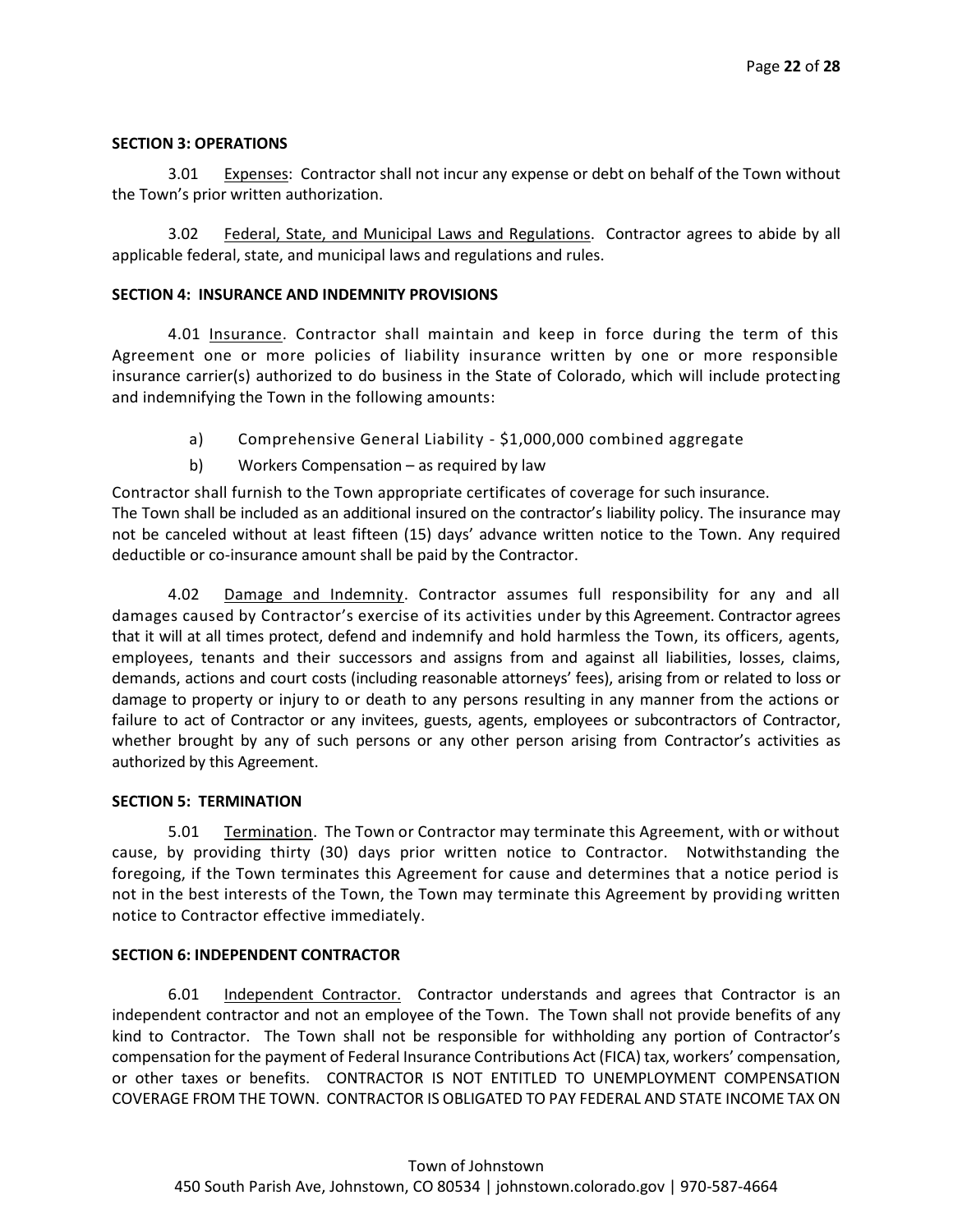MONEYS PAID PURSUANT TO THIS AGREEMENT. As long as there is not a conflict of interest with the Town, Contractor may engage in any other lawful business activities during the term of this Agreement.

#### **SECTION 7: NOTICE**

7.01 Notices. All notices, demands, or other documents required or desired to be given, made or sent to either Party under this Agreement shall be made in writing, shall be deemed effective upon receipt and shall be personally delivered or mailed postage prepaid, certified mail, return receipt requested as follows:

TO THE TOWN: Town of Johnstown Attn: Town Clerk 450 S. Parish Avenue Johnstown, CO 80534 Email: [dseele@townofjohnstown.com](mailto:dseele@townofjohnstown.com)

TO CONTRACTOR: Attn: Company: Address: Email:

The addresses for notices may be changed by written notice given to the other Party in the manner provided above. Notice may also be sent via e-mail delivery and shall be effective upon confirmation of receipt of the email.

#### **SECTION 8: MISCELLANEOUS**

8.01 Time. Time is of the essence of this Agreement and of each covenant hereof.

8.02 Non-Appropriation of Funds. Pursuant to Section 29-1-110, C.R.S., as amended, financial obligations of the Town payable as set forth herein, after the current fiscal year, are contingent upon funds for that purpose being appropriated, budgeted, and otherwise made available. This Agreement shall be terminated effective January 1 of the first fiscal year for which funds are not appropriated.

8.03 Worker Without Authorization. Contractor shall comply with the statutory provisions prohibiting employment of workers without authorization, as set forth on Exhibit B, attached hereto and incorporated herein by such reference.

8.04 Assignment; Third Party Rights. Contractor may not assign, delegate or subcontract any part of its rights, duties or obligations under this Agreement. The Parties do not intend to confer any benefit hereunder on any person or entity other than the Parties hereto.

8.05 Amendment. This Agreement may not be amended or modified except by a subsequent written instrument signed by both Parties.

8.06 Severability. If any part, term or provision of this Agreement is declared unlawful or unenforceable, the remainder of this Agreement shall remain in full force and effect, except that, in the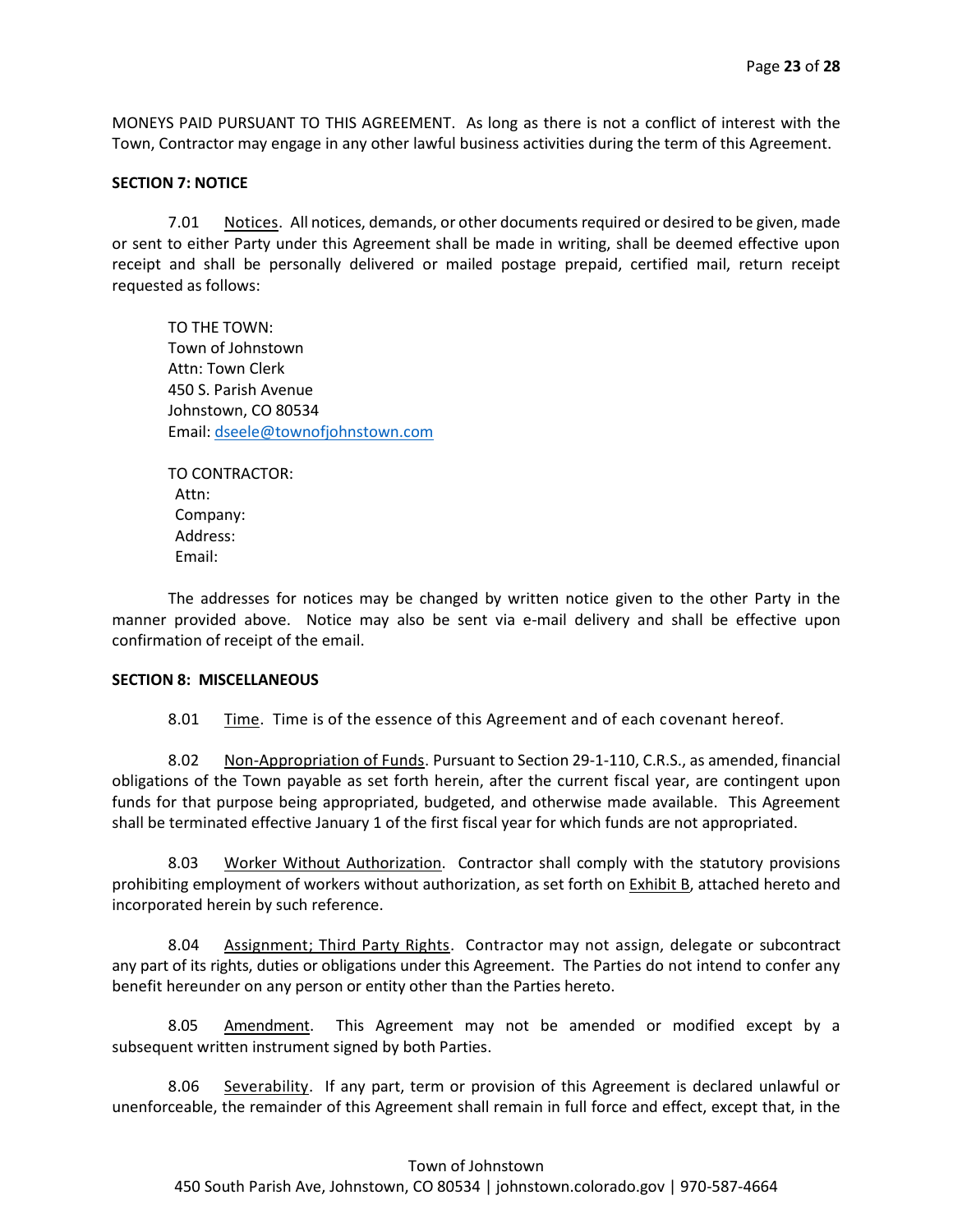event any state or federal governmental agency or court authoritatively determines that the relationship between the Town and Contractor is one of employment rather than independent contractor, this Agreement shall become null and void in its entirety.

8.07 Waiver. No consent or waiver, express or implied, by a Party to or of any breach or default by the other Party in the performance by the other Party of its obligations hereunder shall be deemed or construed to be a consent or waiver to or of any other breach or default by the non-defaulting Party. Failure on the part of any Party to complain of any act or failure to act or to declare any other Party in default, irrespective of how long such failure continues, shall not constitute a waiver by such Party of its rights hereunder.

8.08 Governmental Immunity. The Parties agree that the Town is relying on, and does not waive or intend to waive by any provision of the Agreement, the monetary limitations or any other rights, immunities, and protections provided by the Colorado Governmental Immunity Act, §§ 24-10-101 et seq., 10 C.R.S., as from time to time amended, or otherwise available to the Town, its officers, or its employees.

8.09 Applicable Law and Venue. This Agreement shall be construed according to the laws of the State of Colorado. Venue for any claim, proceeding or action arising out of this Agreement shall be in Weld County, State of Colorado.

8.10 Mediation. In the event of any dispute arising under this Agreement, except in the case of injunctive relief as set forth in Paragraph 8.11, the Parties shall submit the matter to mediation prior to commencing legal action and shall equally share the cost of the mediation.

8.11 Right to Injunction. The Parties hereto acknowledge that the services to be rendered by the Contractor under this Agreement and the rights and privileges granted to the Town under the Agreement are of a special, unique, unusual and extraordinary character which gives them a peculiar value, the loss of which may not be reasonably or adequately compensated by damages in any action at law, and the breach by the Contractor of any of the provisions of this Agreement may cause the Town irreparable injury and damage. The Contractor agrees that the Town, in addition to other relief at law, shall be entitled to injunctive and other equitable relief in the event of, or to prevent, a breach of any provision of this Agreement by the Contractor.

8.12 Costs and Attorney's Fees. If any judicial proceedings may hereafter be brought to enforce any of the provisions of this Agreement, the Town, if the prevailing party, shall be entitled to recover the costs of such proceedings, including reasonable attorney's fees and reasonable expert witness fees.

8.13 Entire Agreement. The provisions of this Agreement represent the entire and integrated agreement between the Town and the Contractor and supersede all prior negotiations, representations and agreements, whether written or oral.

8.14 Public Official Personal Liability. Nothing herein shall be construed as creating any personal liability on the part of any elected official, officer, employee or agent of the Town.

8.15 No Presumption. Each Party acknowledges that it has carefully read and reviewed the terms of this Agreement. Each Party acknowledges that the entry into and execution of this Agreement is of its own free and voluntary act and deed, without compulsion. Each Party acknowledges that it has obtained, or has had the opportunity to obtain, the advice of legal counsel of its own choosing in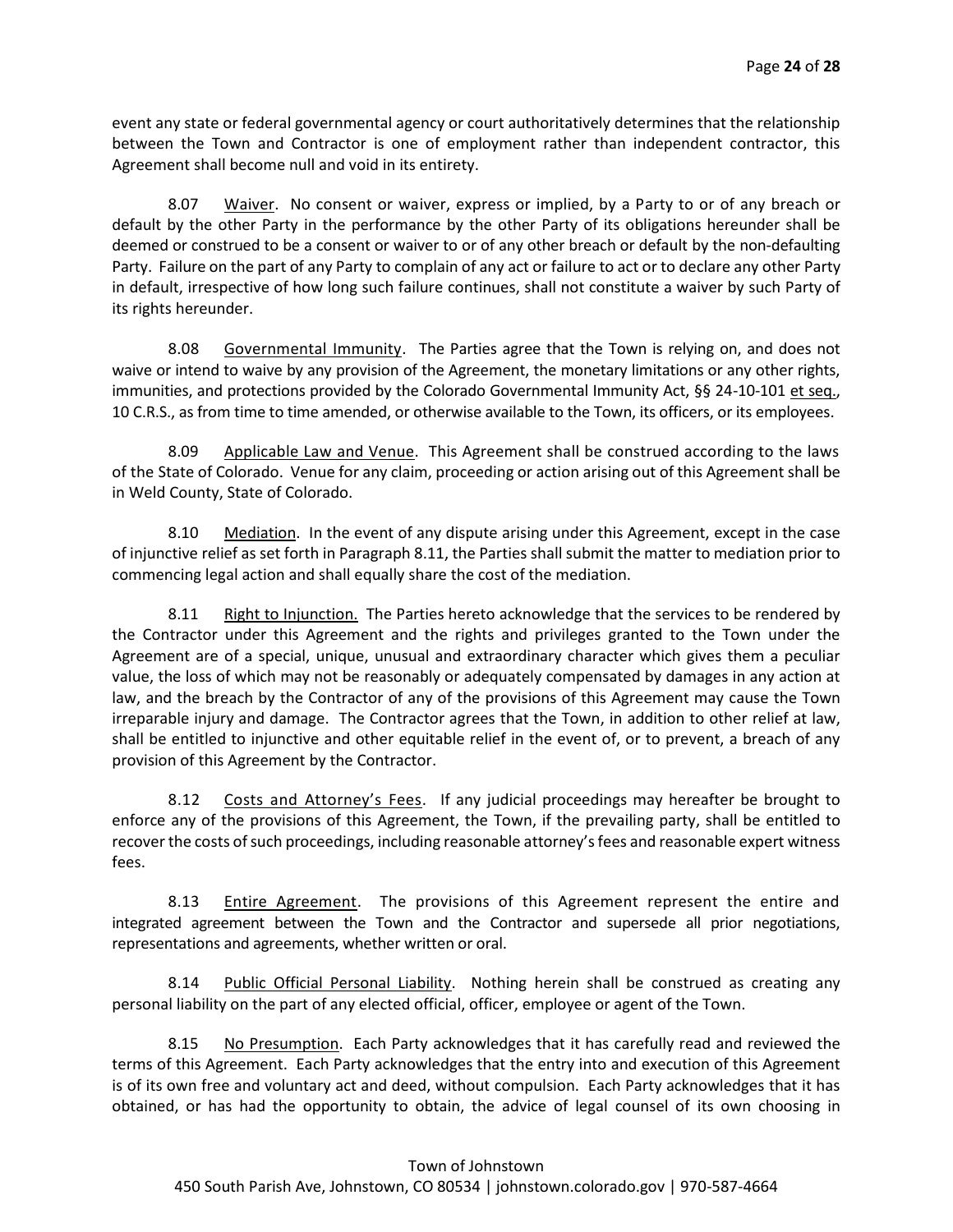connection with the negotiation and execution of this Agreement and with respect to all matters set forth herein. The Parties agree that this Agreement reflects the joint drafting efforts of all Parties and in the event of any dispute, disagreement or controversy arising from this agreement, the Parties shall be considered joint authors and no provision shall be interpreted against any Party because of authorship.

8.16 Headings. The headings in this Agreement are inserted only for the purpose of convenient reference and in no way define, limit or prescribe the scope or intent of this Agreement or any part thereof.

[Remainder of page intentionally left blank.]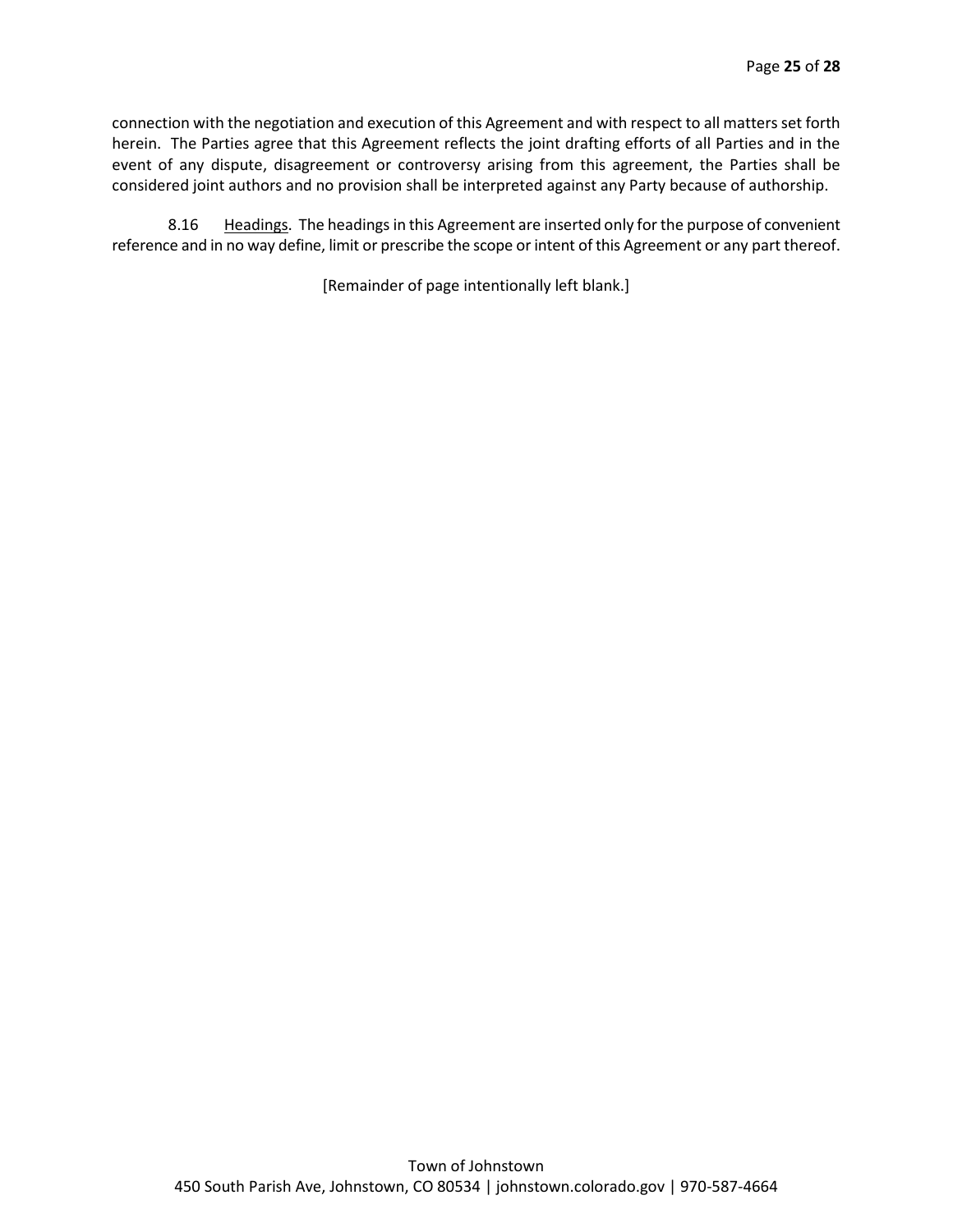IN WITNESS WHEREOF, the parties have executed this Agreement on the date first written above.

TOWN OF JOHNSTOWN, COLORADO

ATTEST:

| $\mathsf{By:}$                     | By: the contract of the contract of the contract of the contract of the contract of the contract of the contract of the contract of the contract of the contract of the contract of the contract of the contract of the contra |
|------------------------------------|--------------------------------------------------------------------------------------------------------------------------------------------------------------------------------------------------------------------------------|
| Diana Seele, Town Clerk            | Matthew S. LeCerf, Town Manager                                                                                                                                                                                                |
|                                    |                                                                                                                                                                                                                                |
|                                    |                                                                                                                                                                                                                                |
|                                    |                                                                                                                                                                                                                                |
| Name:                              |                                                                                                                                                                                                                                |
| Representative                     |                                                                                                                                                                                                                                |
| STATE OF COLORADO)                 |                                                                                                                                                                                                                                |
|                                    | ) ss                                                                                                                                                                                                                           |
|                                    | SUBSCRIBED AND SWORN to before me this __________ day of ____________, 20______, by                                                                                                                                            |
|                                    |                                                                                                                                                                                                                                |
| WITNESS my hand and official seal. |                                                                                                                                                                                                                                |
| My commission expires:             |                                                                                                                                                                                                                                |

Notary Public

 $\frac{1}{\sqrt{2\pi}}$  ,  $\frac{1}{\sqrt{2\pi}}$  ,  $\frac{1}{\sqrt{2\pi}}$  ,  $\frac{1}{\sqrt{2\pi}}$  ,  $\frac{1}{\sqrt{2\pi}}$  ,  $\frac{1}{\sqrt{2\pi}}$  ,  $\frac{1}{\sqrt{2\pi}}$  ,  $\frac{1}{\sqrt{2\pi}}$  ,  $\frac{1}{\sqrt{2\pi}}$  ,  $\frac{1}{\sqrt{2\pi}}$  ,  $\frac{1}{\sqrt{2\pi}}$  ,  $\frac{1}{\sqrt{2\pi}}$  ,  $\frac{1}{\sqrt{2\pi}}$  ,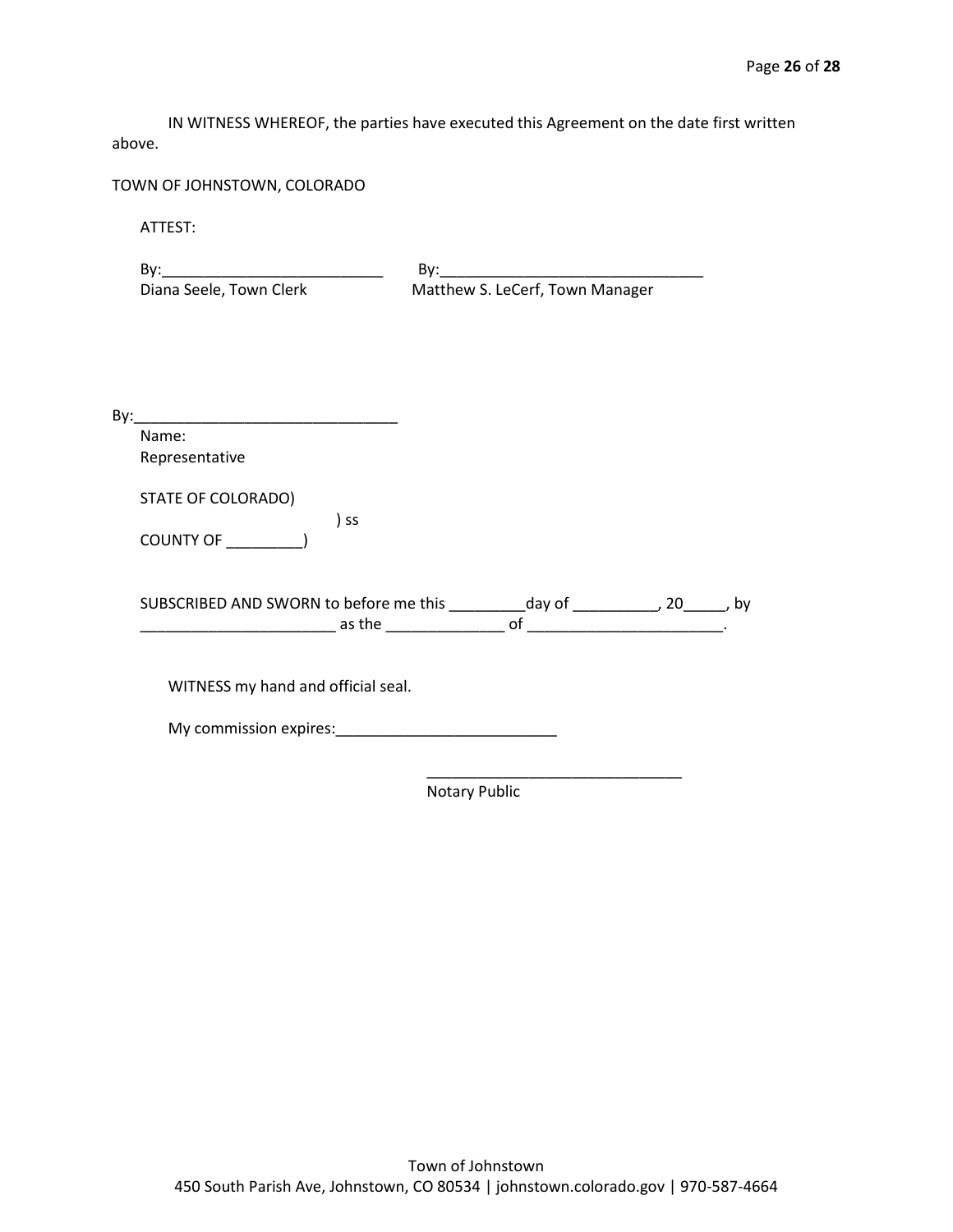**EXHIBIT A**